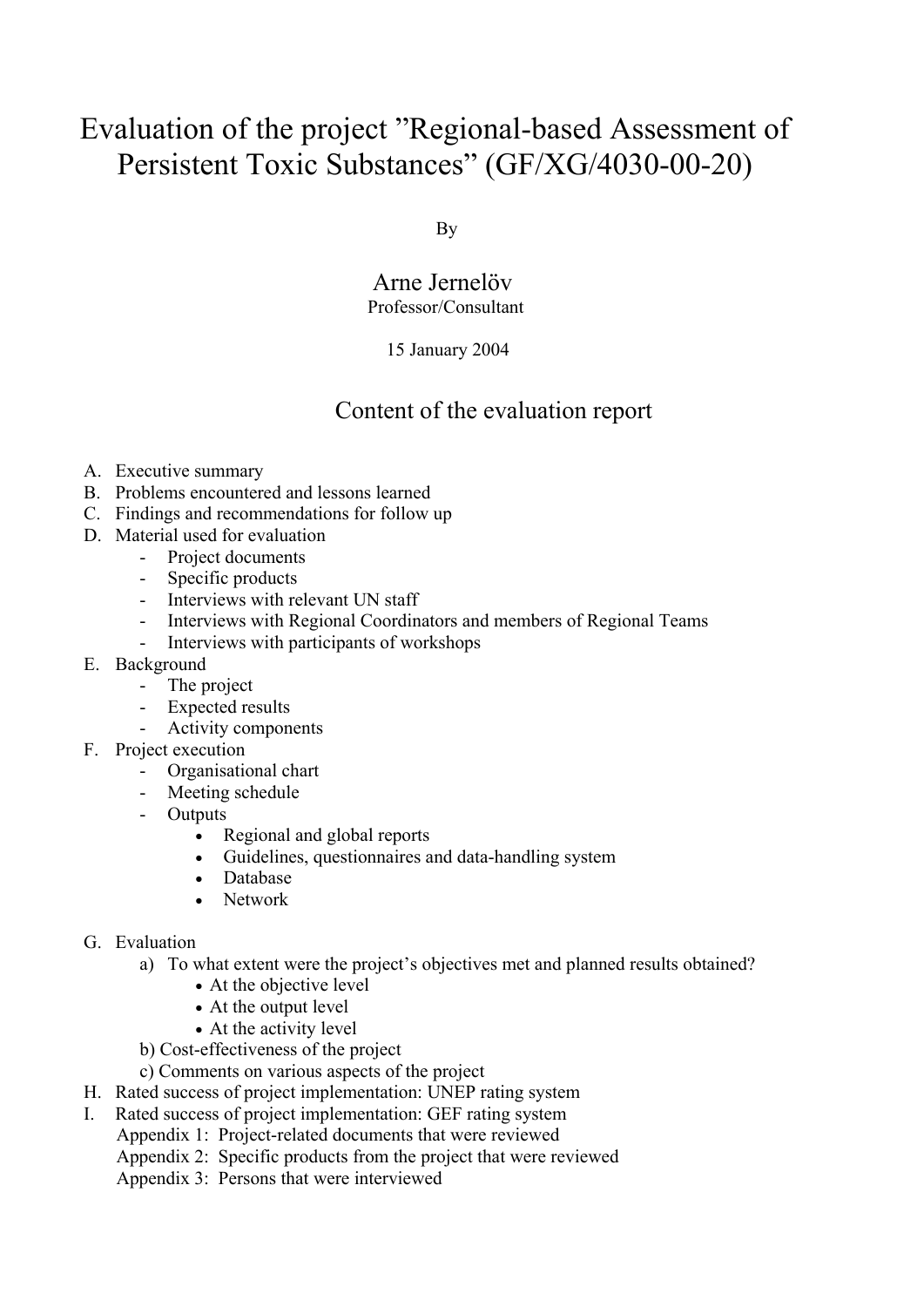### A. Executive summary

The Regional-based Assessment of Persistent Toxic Substances (hereafter RBA/PTS) project has met its overall objective of providing a comprehensive, regionally-based assessment of the damage and threats posed by persistent toxic substances. It has also facilitated evaluation and agreement on the priorities among chemically-related environmental issues at the regional level, in order to focus subsequent interventions on the most important and pressing issues. The twelve Regional Reports include assessments of the sources of persistent toxic substances in the environment, their concentrations and impact on biota and their transboundary transport, as well as an assessment of the root causes of the problems and the capacity at the regional level to manage them. Consolidation of the regional analyses has provided an assessment of global priorities. The results are available on the Web and in printed form, as one global report and twelve regional ones.

In making the assessments and establishing priorities, the project identified gaps with regard to data, knowledge and resources. This information may in itself be of great value, as it may set the stage for research and monitoring to follow, as well as for technology transfer undertakings.

In addition, the project has created a global network of PTS experts who have successfully collaborated to produce the results mentioned above. It has also developed a Web-based system for data collection using a set of questionnaires; a database on PTS with data from sources that to a large extent are difficult to access and from regions where data are scarce; and it has done most of the development work of a GIS-based data-handling system.

In order to achieve its results, the project had to resolve a number of problems of a conceptual as well as of a practical nature. One of these was the classic one of non-commensurable units. How do you tell what is worse, when one chemical causes cancer among humans and another leads to extinction of bird populations? The solution for the purpose of the project was a simple but clever scoring system with a key feature: There is no total score for a chemical.

Another conceptual difficulty to bridge was that of the great difference between regions with regard to availability of data and expertise. In some regions, the problem was how to deal with all information available on PTS - "how to see the forest for all the trees". In other regions, the scarcity of data was the great obstacle. Yet the requirement was to put them all into a similar framework in order to consolidate the regional analyses into global priorities. Here, I find that the project has achieved its success through a well-balanced mixture of flexibility in approach and rigidity in form. The success is however not universal. For the Regional Report for North America, what was intended to be a representative sub-region was selected in order to reduce the volume of data to analyse. This approach was not a good solution, as also a number of outside critics have pointed out. When a regional approach is chosen to assess an environmental problem, one of the key differences that could have been taken into account is the sensitivity of the ecosystem given, e.g., differences in temperature, humidity, biodiversity and food web structure. Key factors for PTS-like persistence itself would be influenced by these factors. However, as stated on page 10 of the Global Report, "the general and comparative sensitivity of specific regions was not considered". The rational for this decision is not fully explained.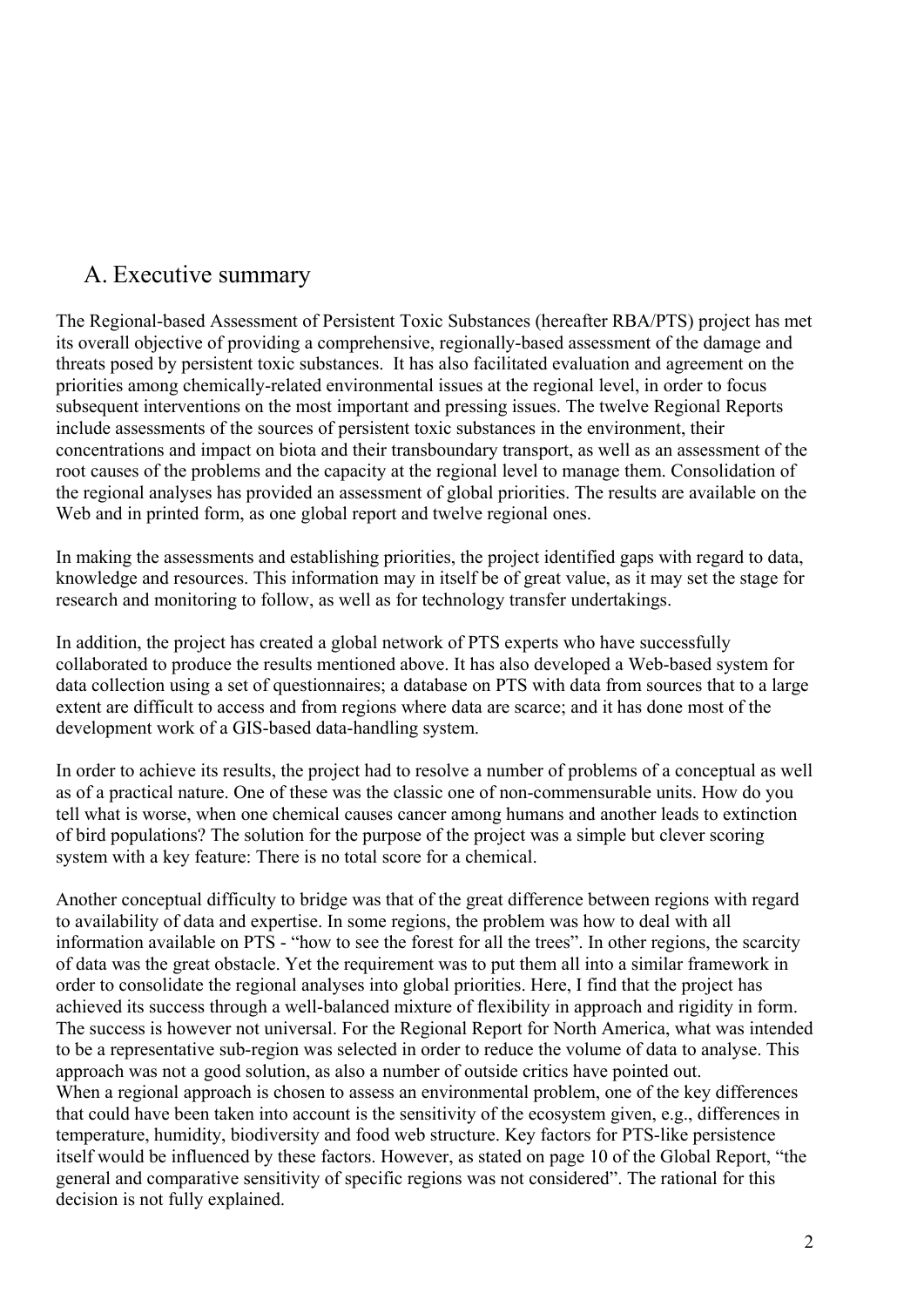While the project has delivered according to expectations, there are several issues with regard to sustainability that are still unresolved and thereby questionable. At the conceptual level, two features of the project differ from the concept that underlies the Stockholm Convention on Persistent Organic Pollutants (POP), which was signed when the RBA/PTS project was already underway. One difference is the regional-based assessment, in which the global picture is derived through a consolidation of regional priorities. The other difference is the number of PTS. In principle an openended group of chemicals, in the case of the current project reports the number was 28, including the 12 covered by the POP convention. Ironically, the initial success of the Stockholm Convention with its global and POP concepts may mean that the distinguishing ideas of the RBA/PTS project turned out to be a blind alley. Interviews with workshop and meeting participants from developing countries give an almost unanimous picture of the POP part of the PTS studies being used for the National Implementation Plan of the POP Convention, while the rest mostly lay idle. National focus on POP also means that limited personnel resources are for the time being concentrated on those, leaving the rest of the PTS with little or no attention.

So while the project has contributed to the implementation of the Stockholm Convention on POP, it might be overshadowed by it, leaving the other parts of the PTS assessments to become obsolete.

In a similar way, it is unclear what the future of other outputs of the project will be. An impressive network of almost 800 experts from more than 140 countries was created and made operative use of. It should be a valuable investment, but a network will wither if not kept busy, and motivation for a re-run of a regionally-based PTS assessment does not seem likely for another five years or so. Can and will the regional networks fulfil a function and be used in the meantime? In some regions such as Europe and North East Asia, initiatives have been taken that make that seem likely. In others, tasks and funding mechanisms need to be found. A possibility would be to launch projects aimed at filling data gaps in data-poor regions, using the established networks in the process.

There is also the question of the sustainability of the database on PTS that the project built. It contains some 15,000 entries. Most come from sources such as government laboratories and universities that are not easily accessible, and/or from regions where data are scarce. Will it find a "home" from where it can be accessed by scholars around the world, and where it can be updated as more information becomes available? That question is still open.

Linked to the database are the Web-based questionnaires that were developed for data collection, and the GIS-based data-handling system that was developed but barely used within the project. Will they become useful somewhere else, or will they turn out to be investments with very limited returns? This is still unresolved.

These open questions of sustainability throw a cloud also over the question of cost-effectiveness of the project. On the most fundamental level one can say that the project was cost-effective, as it reached its goals within the allocated budget. However, if the products have limited or no use after the termination of the project that conclusion may seem too simplistic or formalistic.

The information disseminated by the project consists of a brochure printed at an early stage of the project describing the risks associated with PTS and the project's objectives and organisation; an Web-site to be used also to collect data; twelve regional reports, some of which are available in two or three languages; and the global report. A CD-ROM with the reports was distributed in 1700 copies and a popular brochure with the results of the project is said to be forthcoming but were not available at the time of the evaluation.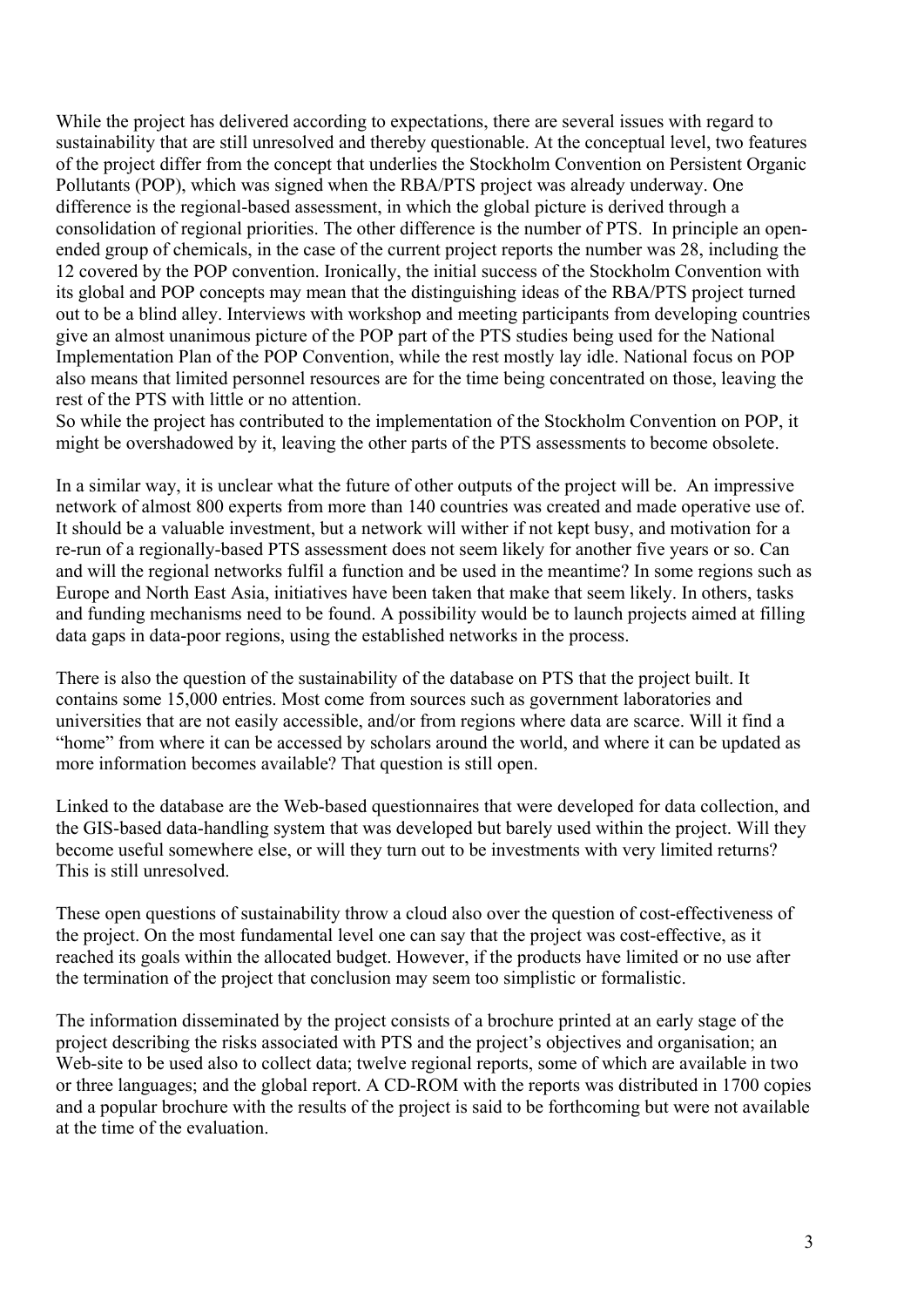Various project documentation, including the logical framework of the project, mention dissemination of information aimed at, e.g., the media and the public at large. In this aspect more could have been done and should, given the-first-of-the-kind nature of the outcome.

The project is, from a management and execution point of view, a complex one. With some 800 individuals in 141 countries involved; a total of 62 regional and global meetings to be arranged; development and programming work on a database to be carried out; questionnaires for data collection and a data-handling system to be developed; and with responsibilities delegated to twelve Regional Coordinators, it was unlikely that everything would progress without hiccups. The Sub-Saharan Africa Region experienced severe and temporary crippling problems with money transfers, the Central America and Caribbean Region had its share of delayed payments, and the contractor for the programming work had to practice patience, too, but given the size and complexity of the task, these problems are small.

The overall impression of the RBA/PTS project is that it has succeeded very well indeed with a very challenging task of making the first global assessment of PTS, and to base that assessment on regional priorities that a wide range of experts could agree on. The task was made no simpler by the fact that networks of regional experts had to be created and tools such as questionnaires, database and data-handling system, were developed within the project.

The results obtained, given the premises, could only be reached thanks to an approach of clever flexibility with a strong managerial hand, applied to steer when, and only when, it was required. The important questions as to the sustainability of the results, the infrastructure and the tools created within the project are still to be resolved and are, although central with regard to the long-term value of the project, to be taken up by policy bodies high above the project level.

The most important lessons learned relate to techniques and methodologies to prioritise between noncommensurable units and highly varying amounts of information. The scoring system that was developed is based on available information, but carries a parallel evaluation of the extent of data gaps. A central feature is also the absence of a total score for a chemical.

A pioneering attempt was made by the project to establish a web-based data collection system where Geographic Information was a base for the sorting and handling of data. Despite the limited use of the system for the project these are future-oriented features that should be trademarks also for other environmental databases. The lessons from this project are thus important. This goes also with regard to the time and resources required developing and putting into operation new information collection and handling systems.

The lessons also include the outcome of different strategies to handle huge amounts of information, where selection of a "representative region" proved less successful that a more comprehensive approach.

As to lessons learned with regard to region based assessments the project was quite successful in applying a concept that can be called "flexibility in content, rigidity in form".

With regard to recommendations they fall into two groups. One is dependent on whether or not the salient features of the RBA/PTS project are to live on, or if persistent organic compounds are to be handled through the Stockholm Convention on POP only. From a scientific and environmental perspective there are appealing characteristics of both a regional approach and of an open-ended group of chemicals, while from an administrative and resource point of view initial focus on the agreed twelve substances and groups, the POP, makes sense. This is clearly a policy decision way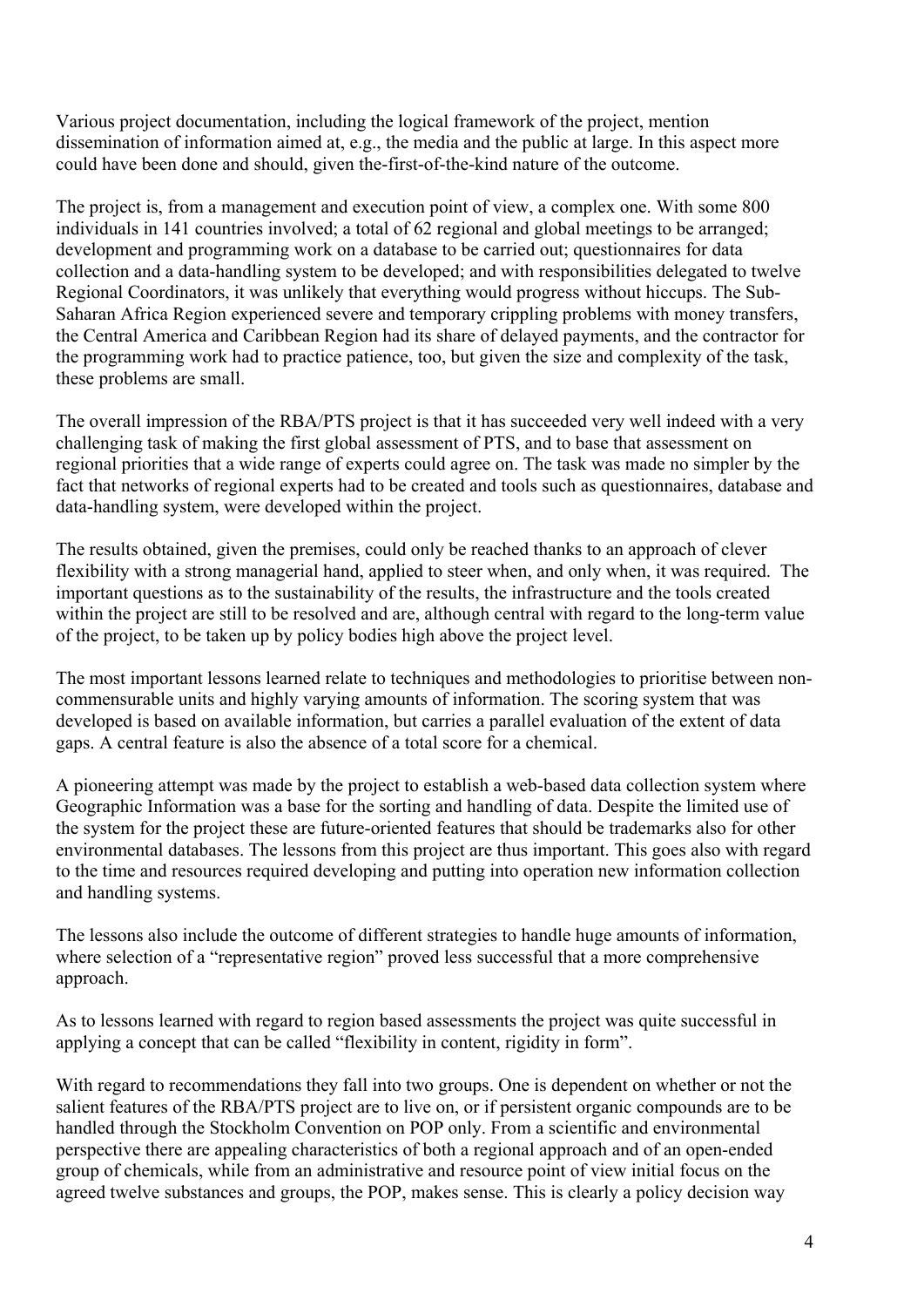above a project evaluation. Should, however, the decision be made to continue the RBA/PTS activities, it is recommended that:

- Additional efforts are made to communicate the findings of the RBA/PTS project to a wider group of decision-makers, managers and the public at large.
- The database should be maintained and updated and regional based efforts should be initiated to fill data gaps. Here the established networks would come in handy.
- A new regional based evaluation should be made in e.g. five years time and the decision to do so should come in good time prior to that.

Should the policy decision be not to continue the RBA/PTS approach but to concentrate fully on POP it is recommended that:

- An evaluation is made if the database and the network from the project would be useful in that context or in other global or regional undertakings relating to persistent chemicals in the environment.
- The prerequisites for adding new substances to the Stockholm Convention is further specified so that it becomes clear how PTS can become POP.

Regardless of the future of the region based approach and the wider concept of PTS it is recommended that:

- Trans-boundary and trans-regional transports of POP and other PTS (candidate POP) are studied.
- Releases of PAHs, PCDD/PCDFs and other PTS from open burning are studied.

### B. Problems encountered and lessons learned

The project was designed, among other things "to agree on the priorities between chemical-related environmental issues". This of course is necessary in order to focus subsequent interventions on solving or controlling these issues. However, at the same time, prioritising means ranking problems, which in turn, explicit or implicit, means answering a number of value-laden questions. Examples of such questions are: Are substances causing cancer in humans worse than those giving rise to reproductive failures in birds? Is a large quantity of a chemical no longer produced a larger problem than a smaller amount of one with rising production and use? Is an easily replaceable but less damaging chemical a higher priority than one more damaging, where no realistic alternatives exist? Is a well-investigated compound with by and large known risks, worse than one on which we have little information?

In all these cases, the answers would also have to be quantified: e.g. How many cases of human cancer correspond to ten thousand non-hatched bird eggs or an extinct bird species? These sorts of questions obviously do not have scientific answers. Therefore, it is understandable that many of the Regional Coordinators and Regional Team Members at the onset of the project were reluctant to prioritise. Yet, when it came to the regional and global priority setting meetings, agreement or near agreement was reached on all the regional and global priorities. How was this resolved?

The key to the solution was a relatively simple scoring system, where the figures 2, 1 and 0 on one axis were used to mean Regional, Local, and No concern, respectively. The other axis had the groups Sources, Environmental levels, Eco-toxicological effects and Human effects. Scoring was done on available information, but each of the four groups also had a column for data gaps, where "0" meant supportive data existed, "1" that supportive data is limited, and "2" that supportive data are lacking.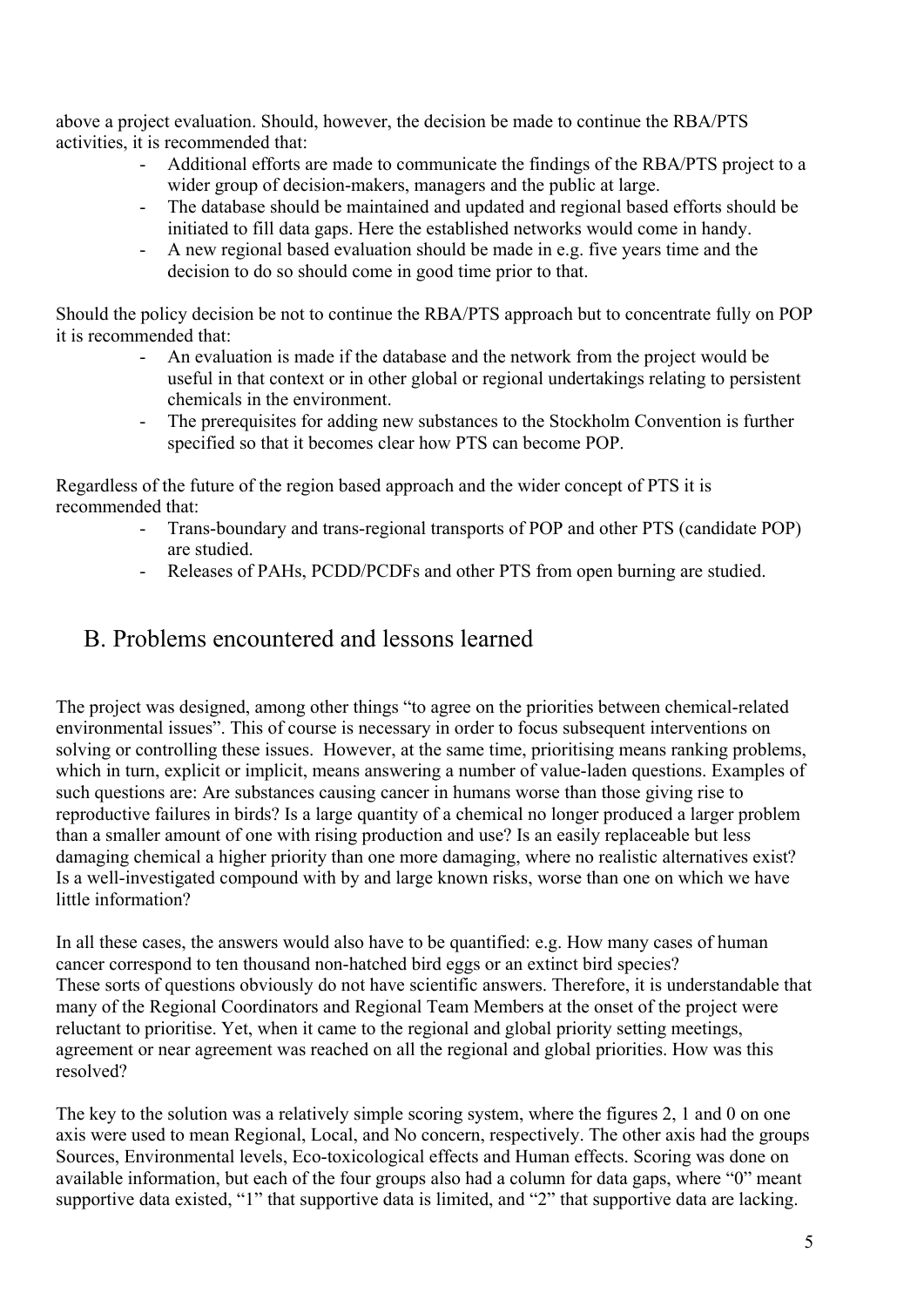A key feature was that there was no total score for a chemical. This is a clever and practical way to get around the unsolvable problem of comparing non-commensurable units, and one that has gained acceptance from a wide range of experts as a way to arrive at a science-based tool for administrative decision-making. It is a lesson learned with applications in a variety of fields and situations.

Another conceptual problem encountered in the project is the identification of global priorities based on regions, which differ significantly with regard to data availability, expertise, legislative framework and administrative and financial resources. As important from an ecological and toxicological point of view, is that temperature, humidity and food web structure, as well as species diversity and seasonal migration patterns (among many other parameters), may have a strong effect on sensitivity of populations and ecosystems. Similarly, human populations may have different sensitivities dependent on food habits, nutritional levels, age structure and numerous socio-economic factors.

Here the project was less innovative, and merely excluded from consideration all possible differences in sensitivity of ecosystems and human populations. Further, the global priorities came as a result of a summary that was balanced but somewhat mechanical of the priorities identified at the regional level.

A very special, possibly unique problem facing this project with regard to dissemination of results and follow up, is that the international focus on *persistent* substances has moved from PTS to POP, following the signing of the Stockholm Convention. There are two conceptual differences between the RBA/PTS project and the Convention. The project is region-based, whereas the Convention is basically global, with a potential for regional additions. Furthermore, the group of PTS is larger and in principle open-ended, while the Convention covers a small number - currently twelve - of specified chemicals or groups. The current situation, strengthened by the financial mechanism associated with the Stockholm Convention that provides funding through the Global Environment Facility (GEF) for, e.g., development of national implementation plans for POP, is that few of the developing country experts that were enthusiastically involved in the RBA/PTS project, work in their home countries today with any other part of PTS than the POP.

Seen from the project's perspective, there is thus a significant risk that only those parts of the RBA/PTS that are covered by the Stockholm Convention can feed into any continuing activity. Its sustainability is thus an open question. The risks with the relative limited volume of information and the reach of the dissemination mechanisms for project results must be seen in this light.

On the practical level, a key question for the project to resolve was how to collect and evaluate a huge amount of data. The attempted solution was the development of web-based questionnaires and a GIS-based system for storage and handling of data. These two strategic decisions, using the web and geographic information, are future-oriented and commendable. It's "lessons learned" from the project that should be remembered for numerous future applications.

However, for practical use within the project, neither the questionnaires nor the database and data handling system came to much use. In total, some 15,000 entries were made to the database using the questionnaires, which is not a small number and, as discussed elsewhere, represents a special value as much of it is data that is not available in the open literature, but was dug out from other sources and to a large extent came from regions where data are scarce. The future value of these data would be in relation to trend analyses, which could be crucial both for scientific purposes and to assess if chemicals that have been banned or for which the use has been restricted are still released. Thus the future users would be scientists and national environment protection agencies.

However, in relation to the total amount of data available for PTS, 15,000 entries is a drop in the sea. Most Regional Coordinators and Teams found the questionnaires unsuitable, either because they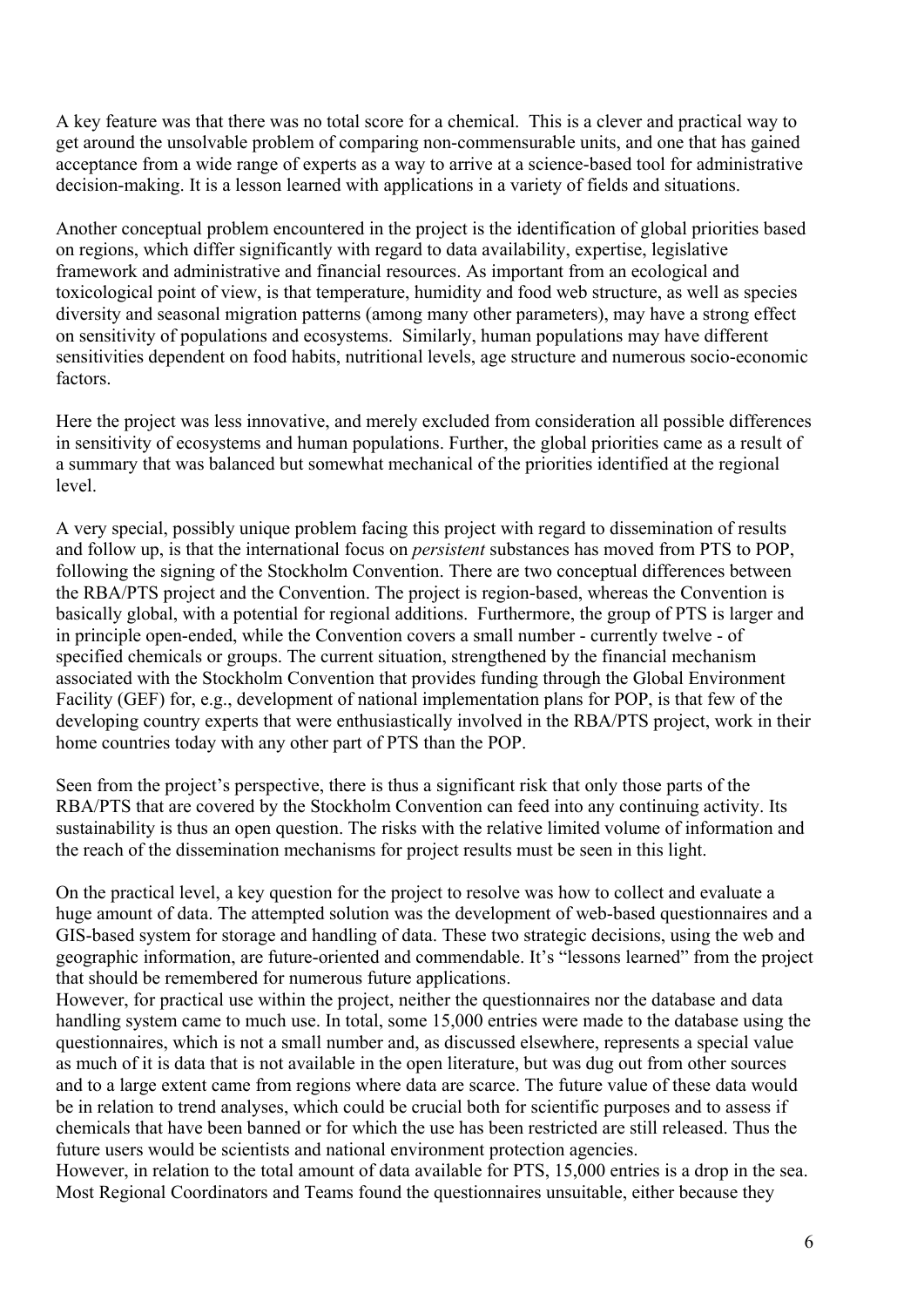were too time-consuming to fill out with all the information requested, or because the information given was insufficient to assess the quality of the information. Some even used both arguments simultaneously.

It is clear that there has to be a compromise between the amount of information that has to be filled out, given the time it takes; and the amount and type of information needed for assessing the validity and relevance of the data. (See discussion by the interim reviewer on sediment sieving information!) Unfortunately, the questionnaires developed for the project did not succeed in finding that balance.

With regard to the data-handling system, this was not used beyond testing for the evaluations and priority-settings within the project. In fact, the system is not yet bug-free. The work done is not bad, but unless a continued application is found, it will be wasted. It should probably have been foreseen that development of a data collection system, questionnaires, an evaluation mechanism for a large volume of data, a database and a data-handling system, were unattainable within the relatively short duration of the project and with the meagre staff resources available. The lesson to be learned is simply that development of data handling systems are time and resource consuming and should generally not be done *ac hoc* for short term uses.

In some regions of the world the main problem was not the lack of data, overall, but the vast amount of them in relation to time and personnel resources available for their collection and evaluation. This was especially true for Europe and North America. In the latter region, the strategy chosen to solve this problem was to select a "representative sub-region" – in this case the Great Lakes - and to concentrate the efforts on data from there. Judging both from many critical comments and from a careful reading of the resulting report, the conclusion is that the strategy failed to give the originally intended coverage and wide base for assessment of regional priorities. The European region's much more comprehensive approach to the data volume problem worked far better. This lesson learned within the project should not be forgotten.

As individuals and teams with different backgrounds carried out much of the work at the regional level, it is obvious that their different traditions and expectations would lead to appearance of centrifugal tendencies, causing regions to start marching in different directions. This illustrates the classic management dilemma of how to keep experts enthusiastic, but at the same time converge their efforts towards a common coherent product. At several points during the execution of the project, such situations arose. Those occasions were handled commendably: the project's management, with clever flexibility and some well-balanced compromises, together with a firm hand when needed, brought disparate regional efforts back in line while maintaining the good spirits of the experts involved. This is an important lesson learned in the project but one that might be difficult to generalize.

Given the complexity of the project and the administrative set-up, involving in total some 800 persons and more than 60 meetings, as well as ambitious and time-pressed programming work, it would have been extraordinary if there had been no administrative problems at all. During the project execution there were some, involving especially the Sub-Sahara and Central America-Caribbean regions. The problems were, in all except a few cases, ultimately sorted out, and the lessons appear mostly to be case-specific rather than general.

### C. Findings and recommendations for follow up

The project has provided an assessment of global and regional priorities for PTS-related environmental issues, and has identified important gaps in knowledge and weaknesses in regional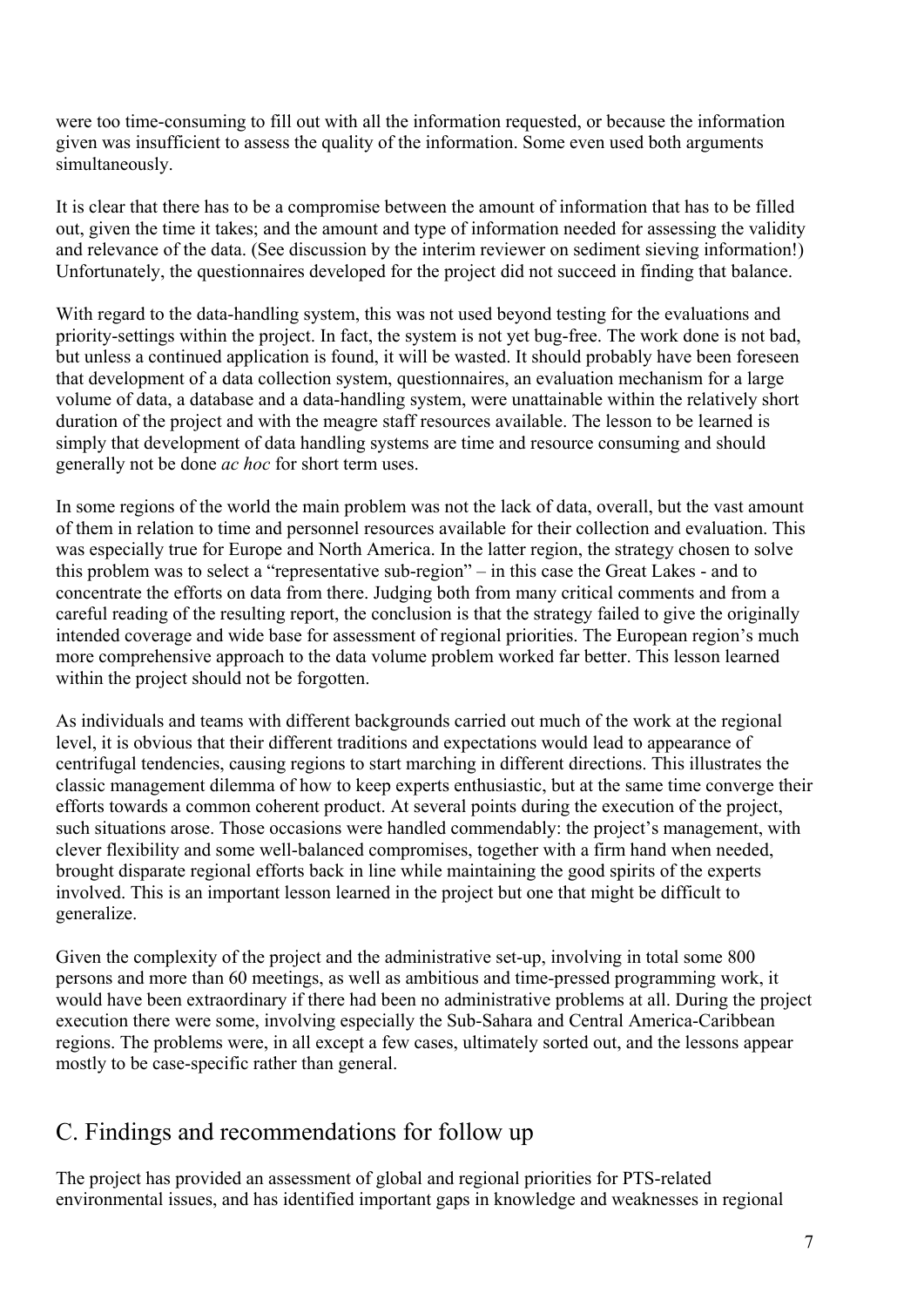capacities to deal with the problems. To date, these findings have not been communicated much outside the directly concerned group of experts. Unless UNEP and GEF are of the opinion that control of persistent and toxic organic substances are pursued at the international level only under the precepts of the Stockholm Convention on POP, additional efforts should be made to communicate the findings of the RBA/PTS project to a wider group of decision-makers, managers and the public at large.

The regional reports have identified a number of gaps in knowledge and data. The gaps vary between regions and between chemicals, but are such that they in many cases constitute obstacles to a rational handling of PTS-related environmental issues. It is thus important that these gaps are filled, and processes to do so should be initiated soonest. A regional base for much of that work seems feasible based on project experience.

Some data and knowledge gaps were general and partly generic in nature. One of the most important relates to releases of PAHs, PCDD/PCDFs and other PTS from open burning. Studies of this should be conducted.

An area that is interregional in nature and where severe knowledge gaps were identified concerns long-range transport of PTS. To fill this gap, a combination of region-based monitoring and global modelling is required. For this work, the experience gained from measuring and modelling transboundary transport of acidifying substances could act as a useful model.

Regional capacities to deal with matters related to PTS were assessed in the project and found to differ a great deal. To fill the competence and resource gaps identified, a global strategy for technology transfer should be developed and mechanisms for its implementation be identified.

The RBA/PTS project developed a database with some 15,000 entries on PTS, a large part of which came from sources that are difficult to access, and the data was screened through a process for quality assurance. Much of it further relates to regions where PTS data are scarce. A "home" for the database should be found, where scholars around the world can access it and updates can be done as new data are generated.

An assessment should be made of the data handling system that the project initiated but did not put to practical use, to see if it is worth finalizing for use in some future context.

One real asset that the project created is the network of some 800 PTS experts, covering 141 countries. In some regions, e.g. Europe and North East Asia, initiatives have been taken that will utilize these networks and keep them alive. In other areas, they may wither unless tasks and funding sources are found. Such networks are essential for broad based evaluations of global or regional problems in the area of expertise of the members. They are also central components for information exchange and learning as well as for team formation for research and monitoring. Also with the current emphasis on the compounds covered by the Stockholm Convention they would be valuable for assessing transboundary transport and emissions of unintentionally formed POP from open burning. In general it would be hard to find national funding for this type of activities in developing countries, but assessing future international funding options fall outside the scope of this project evaluation. An attractive idea with regard to the networks is to use them to fill in some of the knowledge and data gaps that the project identified. This would be especially pertinent in those parts of the world where expertise and data are most scarce.

Obviously the policy decision on whether to continue regional based assessments of the wider range, in principle an open-ended group, of chemicals called PTS or to concentrated, for the time being, on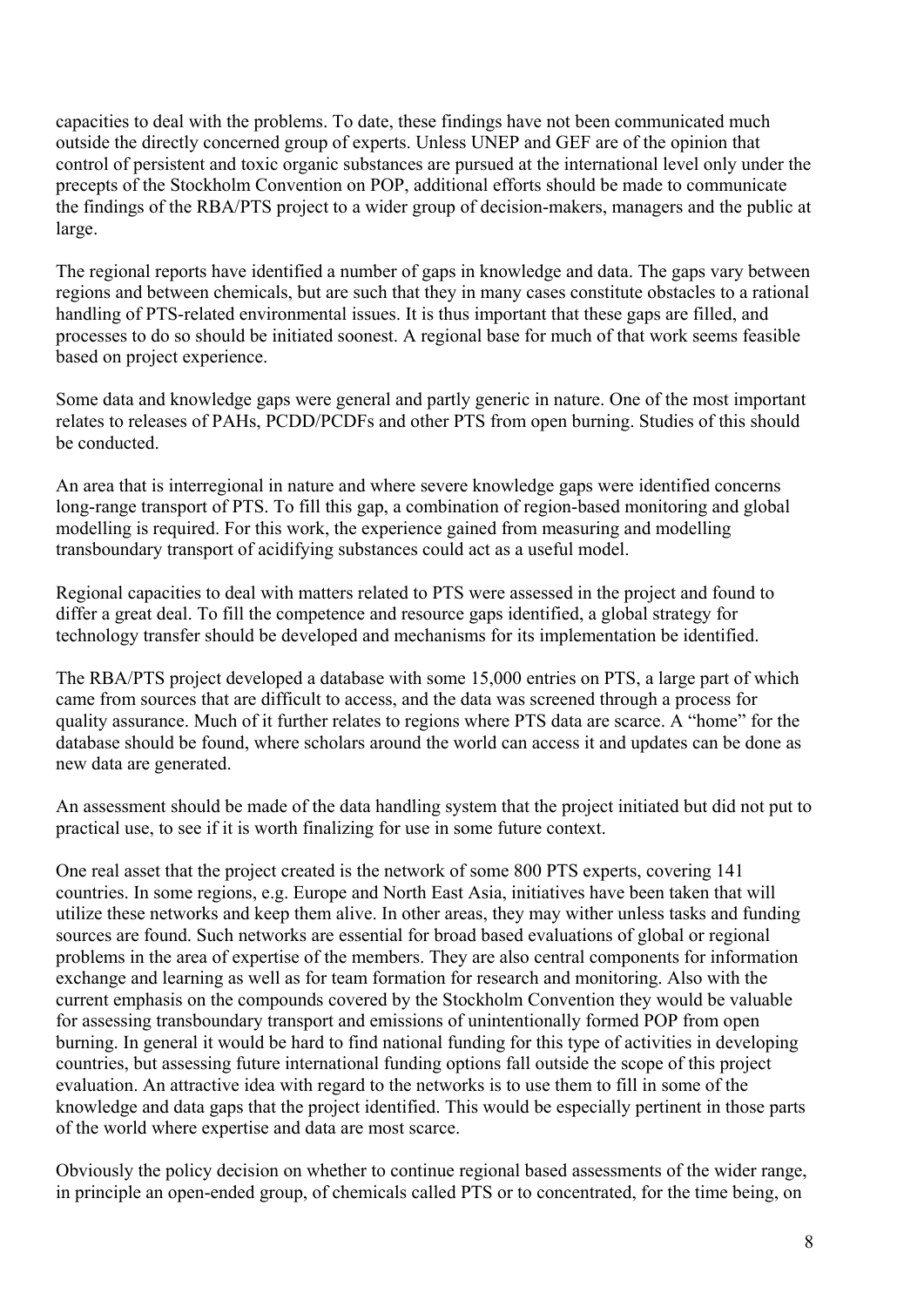those covered by the Stockholm Convention, the POP, has a strong impact on where to go with the heritage of the RBA/PTS project. If there is a follow up with a new assessment within say five years, the database will remain useful and should be maintained and updated. The network would again come to use and there would be a strong rational for filling data gaps and good reasons to engage the members of the regional teams in those efforts.

Should the decision be to concentrate on POP the question is if the database in that context would fulfil any worthwhile role or whether there are other global or regional undertakings in the field of environmental chemicals where it would be useful. The data collection and handling systems are technically sound, although not bug-free, and encompasses interesting characteristics. That however is less relevant if there is no interested user. To establish if such user exist and assess to what extent and at what cost the systems have to be modified to fit the needs fall outside the scope of this project evaluation but should be done.

### D. Material used for evaluation

The evaluation is based on review of written material and interviews as specified below. During five days with UNEP Chemicals in Geneva over the period  $9 - 21$  November 2003, interviews were made with the Project Manager and other key staff there and telephone interviews were made from Geneva with Steering Committee Members, Regional Coordinators, Regional Team Members and other meeting participants. The data collection and handling systems were also reviewed, as was the database. A draft evaluation report was submitted to UNEP and with considerations given to the comments received this final version was prepared.

Field visits were originally planned as part of the evaluation process and two regions, VII South East Asia and South Pacific and X Central America and the Caribbean were tentatively selected. After long telephone interviews with the Regional Coordinators and some of the Regional Team members, however, the evaluator in consultation with the Project Manager felt that field visits would yield little additional information and therefore proposed not to make them.

The evaluator finds that the methods used and the material available has been appropriate and useful for the evaluation exercise.

The following was used:

- Project documents

The project-related documents that were reviewed are listed in Appendix 1.

- Specific products

The specific products from the project that were reviewed are listed in Appendix 2.

Interviews with relevant IN staff

The UNEP staff members that were interviewed are listed in Appendix 3.

- Interviews with Regional Coordinators and members of Regional Teams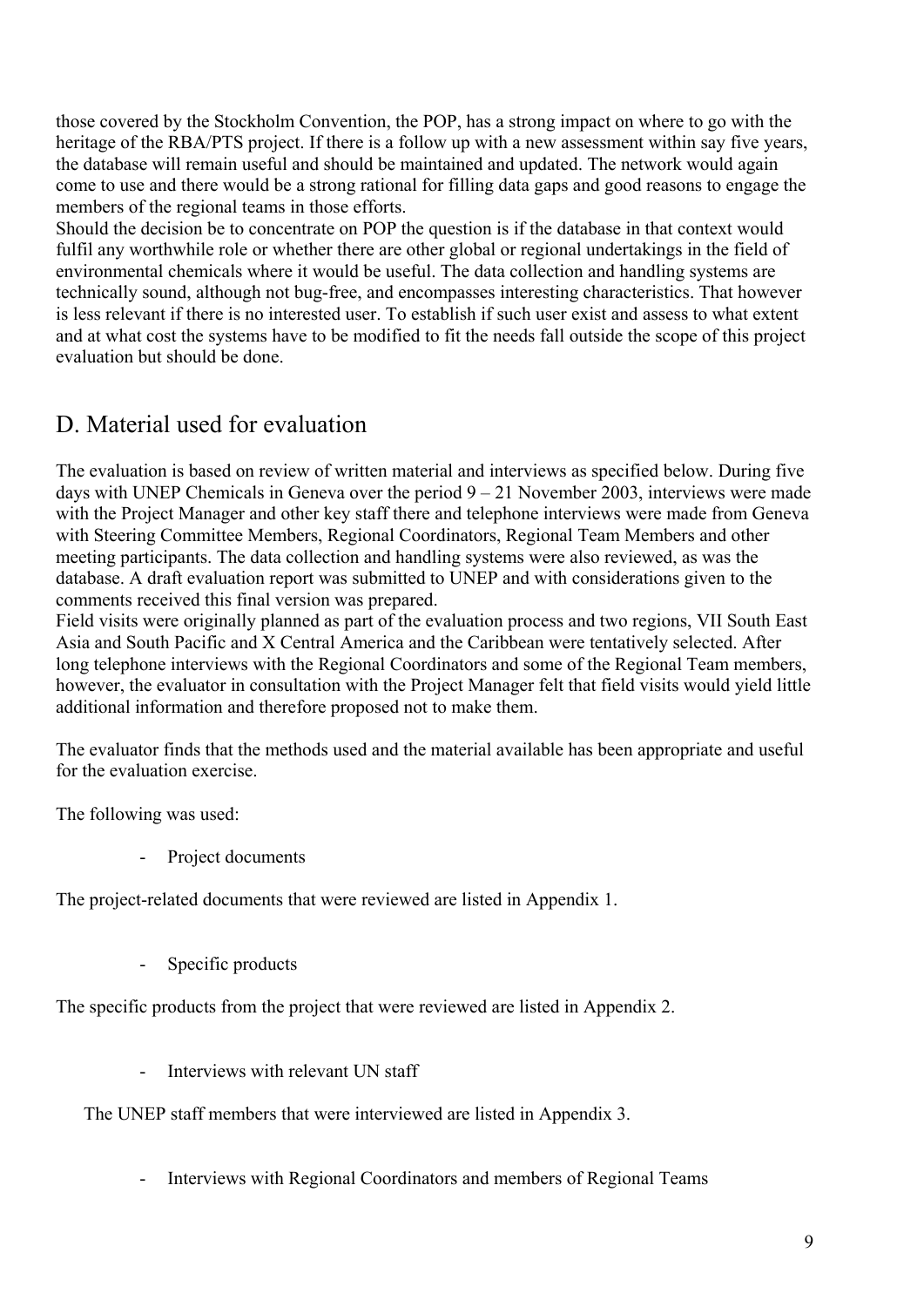The Regional Coordinators (RC) and Regional Team Members (RTM) that were interviewed are listed in Appendix 3.

- Interviews with workshops participants and steering group members

The persons interviewed are listed in Appendix 3.

### E. Background

#### The project

"The Regionally-Based Assessment of Persistent and Toxic Substances (PBA/PTS)" project is a full-size GEF project based on a PDF-B phase that was designed to deliver a comprehensive regionally-based assessment of the damage and threats posed by persistent toxic substances, and to evaluate and agree on the priorities between chemical-related environmental issues at the regional level in order to focus subsequent interventions on the most important and pressing issues. The UNEP Governing Council identified the need, and the project was initiated when negotiations on the Convention on Persistent Organic Pollutants (POP) were still in an early phase and the outcome could not be foreseen. The project started 1 September 2000, originally planned for 24 months, but was extended until 31 December 2003, with most of the activities completed by the end of the first quarter (30 March) of 2003. The total cost of the project to the GEF trust fund was US\$3 million, and the total counterpart contributions, including in-kind contributions, was US\$1.99 million.

For the project the globe was partitioned into twelve regions. The regions were linked to important international waters in keeping with the focus of the project. The twelve regions were: I Arctic; II North America; III Europe; IV Mediterranean; V Sub-Saharan Africa; VI Indian Ocean; VII Central and North East Asia; VII South East Asia and South Pacific; IX Pacific Islands; X Central America and the Caribbean; XI Eastern and Western South America; XII Antarctica.

#### Expected results

The results of the project were expected to be: Identification of major sources of PTS at the regional level; impact of PTS on the environment and human health; assessment of transboundary transport of PTS; assessment of the root causes of PTS-related problems and the regional capacity to manage these problems; identification of regional priority PTS-related environmental issues; and identification of PTS-related priority environmental issues at the global level, based on consolidation of the results of the regional reports.

#### Activity components

The activities of the project were clustered into the following main components:

1) Co-ordination and management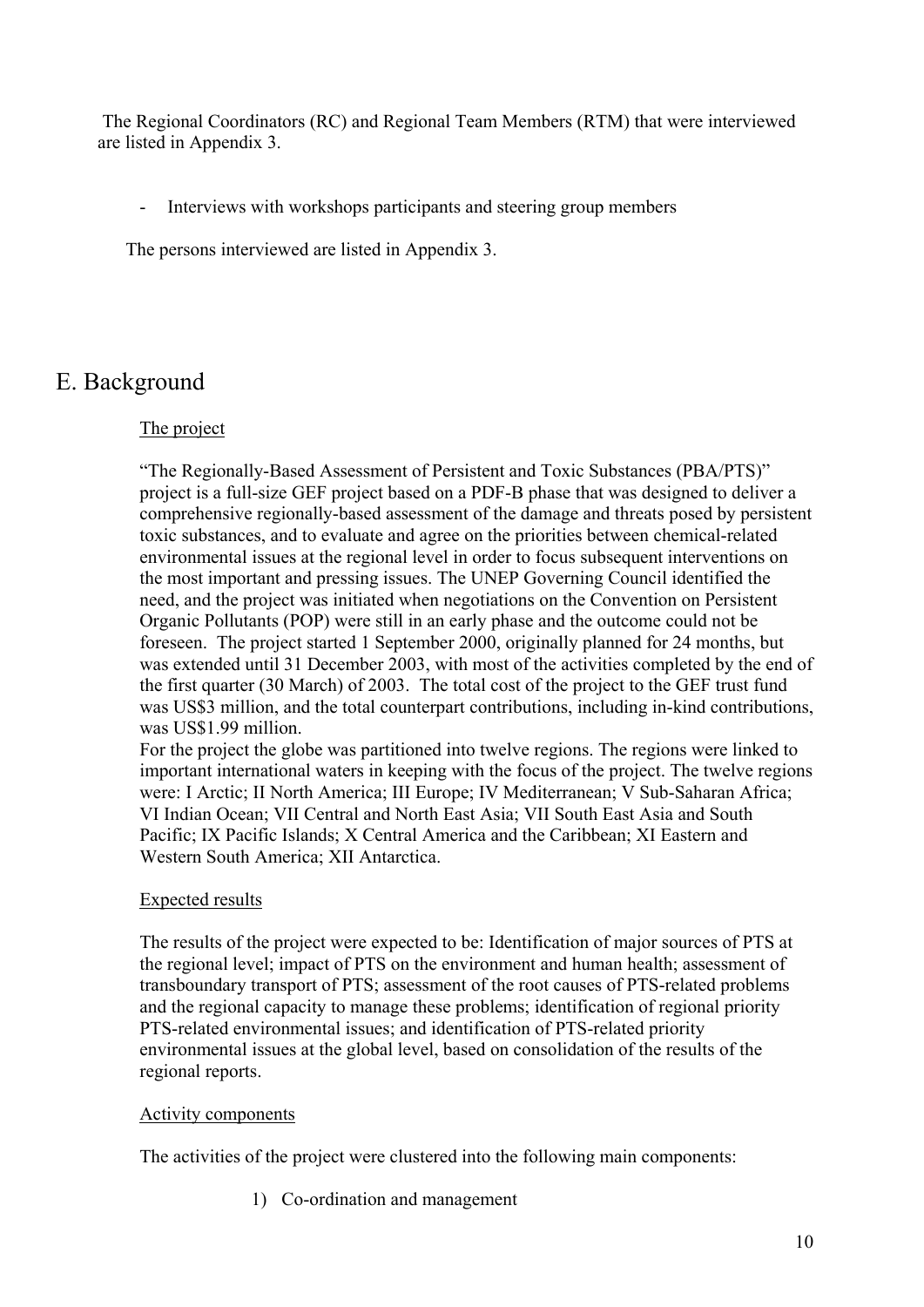- 2) Development of guidelines
- 3) Regional assessments
- 4) Global synthesis; and
- 5) Dissemination

### F. Project execution

#### Organisational chart

A Steering Group and two Directors, of UNEP Chemicals and UNEP/GEF, to whom the Project Manager reported, supervised the project. At the management and implementation level, it had a Project Manager who coordinated and oversaw the twelve Regional Coordinators, nine of whom had Regional Teams with four or five members each, to share the workload. A total of 781 Country Experts from 141 countries provided data and inputs at the national level. A subset of the Regional Coordinators constituted a Global Team to assist the Project Manager with the global coordination.

#### Meeting scheme

The Steering Group held four meetings; the Regional Coordinators met twice; and the nine Regional Teams each held three meetings, making a total of twenty-seven meetings. Sixteen Technical Workshops and ten Regional Priority Setting Meetings were held. The Global Team met twice, and there was one Global Priority Setting Meeting. In total, sixtytwo regional and global meetings were arranged as part of the execution of the project.

#### **Outputs**

There was one Global Report, which provided global PTS priorities based on consolidation of the Regional Reports. The twelve Regional Reports all featured, among other things, the following chapters: Source Characterisation, Environmental Levels, Toxicological and Eco-Toxicological Patterns, and Major Pathways of Contaminant Transport, as well as Preliminary Assessment of Regional Capacity and Need to Manage PTS. Guidelines for the execution and conduct of the project were prepared by UNEP. Questionnaires for data collection were prepared, discussed and tested, modified and established. A database with some 15,000 entries on PTS levels was created based on the questionnaires. A functional network of some 800 experts on PTS in 141 countries was established.

### G. Evaluation

a) To what extent was the projects objectives met and planned results obtained

The final product, The Global Report 2003, has provided global priorities and identified PTS-related environmental issues at the global level. These priorities have the full consent of the vast majority of the large group of people who have been involved in the work, but also the acceptance of a wider range of environmental scientists and NGO's who were not involved in the project as such. During the process of setting priorities, gaps in knowledge have also been identified and this may, in many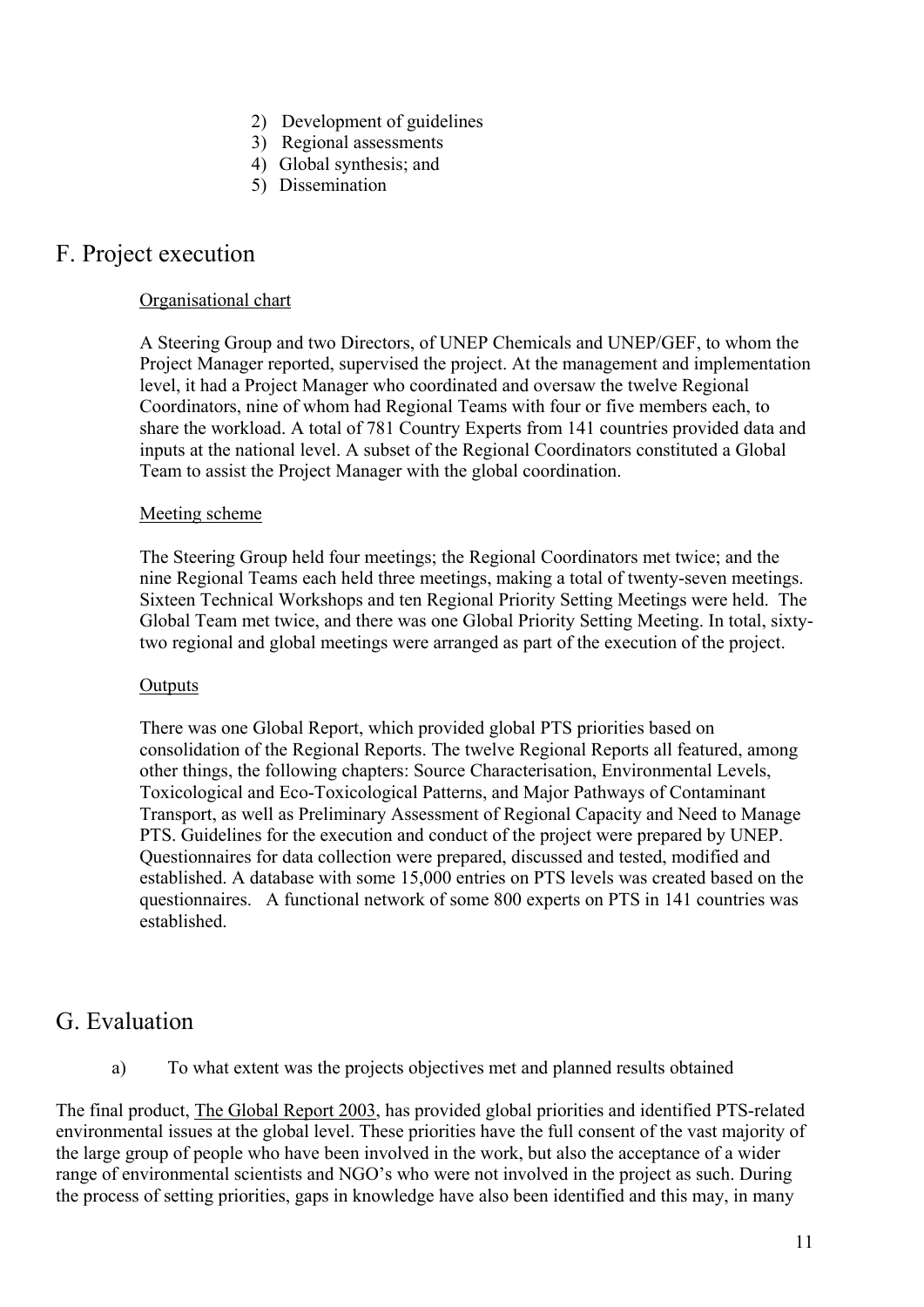cases, be another important contribution, as it may set the stage for research and monitoring undertakings to follow.

The global report is based on twelve regional reports that share a common structure, but are extremely different with regard to the amount of information they are based on. In the Europe and North America regions, the problem can be said to have consisted of an overwhelming amount of data, and the task became "to see the forest and not only all the trees". Nevertheless, the two regions approached this task in fundamentally different ways. In the North American report, a "representative sub region", the Great Lakes, has been chosen as focus. This of course means that, e.g., data from intensively studied coastal areas such as the Chesapeake Bay, and from leading institutions such as Woods Hole and the Scripps Institute of Oceanography, have been left out. This choice has been justly criticized, as has the relative scarcity of human health data.

However, a special difficulty faced the North American Regional Coordinator, his team and the consultant, insofar as they had to do the work with very limited support, not being eligible for GEFfunding. In short, the region with the most data to collect and assess had the least resources to do so.

In the European Region, encompassing Western Europe as well as the Central and Eastern countries, a different, much more comprehensive approach was used. Looking only at the end product with no attention paid to the easiness or difficulties with which the Regional Coordinator and Team had to deal, this became the best of the regional reports.

In the Mediterranean region, the Regional Coordinator and his team had to deal with a situation at the regional level that mimics some characteristics of the global picture: Lots of data in the north and scarcity in the south. Despite this, the report is reasonably well balanced after substantial efforts to dig out existing information. In this work, good use has been made of various reports from the Mediterranean Action Plan, and like the UNEP Regional Seas Program, the RBA/PTS project has successfully bridged the main political divide in the region.

For most of the regions, the problem was not the surplus of data but the lack thereof. This was especially noticeable in Sub-Saharan Africa and in the Pacific Islands. Here, the task became first to dig out the often-unpublished data that existed in governmental laboratories and universities, and then to assess data quality and how representative the samples could be. Two important things were clearly achieved here: A fair amount of "grey literature" data surfaced and received at least a preliminary quality assessment, and gaps in information and competence were highlighted.

In the Artic and Antarctic Regions, the situation was again different. Here, Regional Coordinators were appointed but did their work without teams. In the case of the Arctic, the Arctic Monitoring and Assessment Program (AMAP) had done a fairly recent comprehensive assessment of pollution. The relevant data with regard to PTS could be extracted and organized according to the outline for the Regional Reports.

In the case of the Antarctic, no such ready-made assessment existed. Data from literature consisted primarily of two different types: one where the continent and its ice cover were used to indicate global transport and real background levels, and another where the few local sources around scientific bases and ships had been studied. An important task was to differentiate between the two.

On the whole, the regional approach has functioned very well and, given the flexibility in content, has provided a way to integrate parts of the world with very different use and contamination patterns as well as available data into a balanced global picture.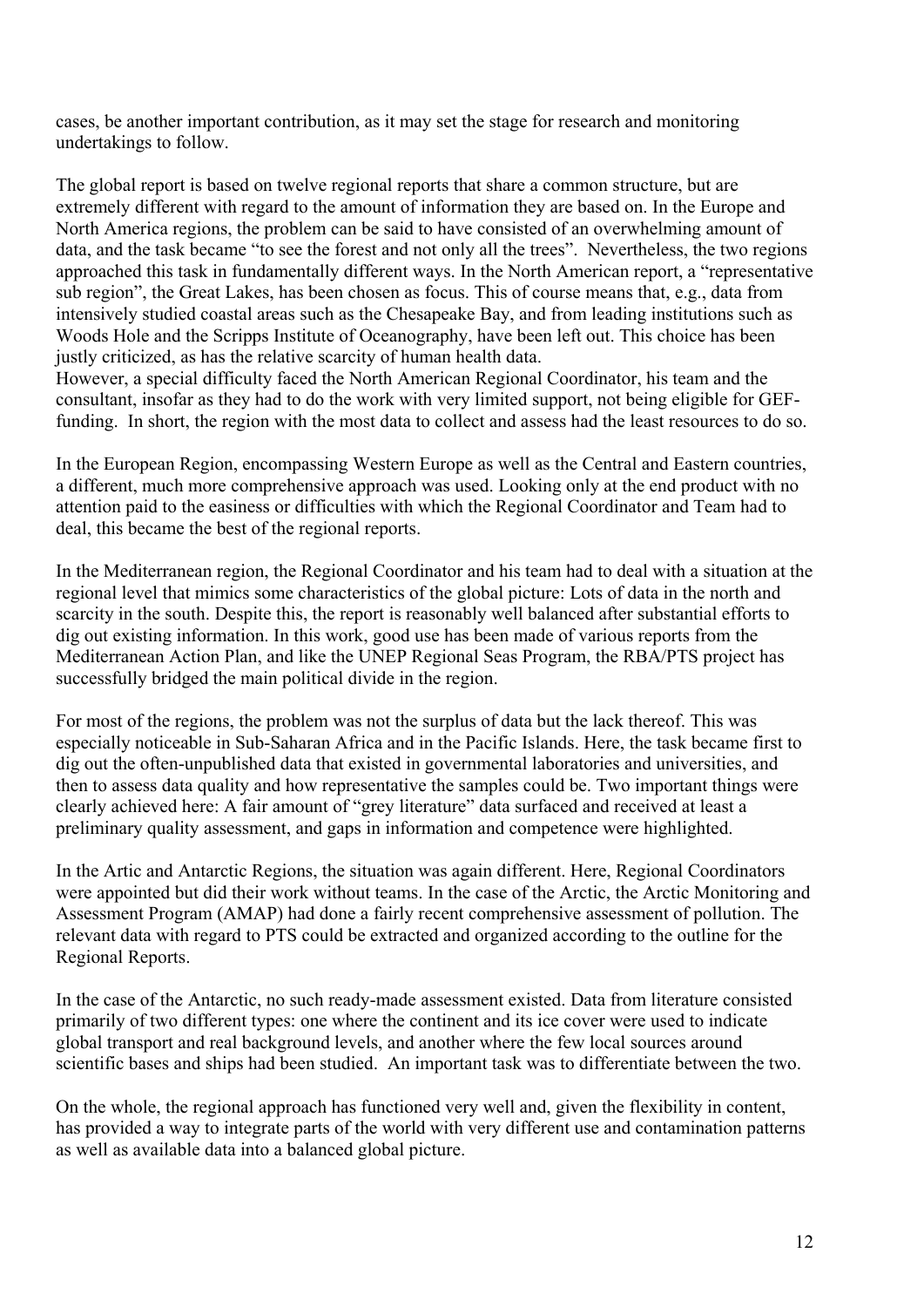Discussing the content along the line of compounds assessed, methyl mercury may have been treated more lightly than intended, due to the consequences of formality and language. The PTS compounds are divided into intentionally produced and released, intentionally produced but unintentionally released, and those unintentionally-produced and released. The intentional production and release of methyl mercury, as a fungicide, is now history. The methyl mercury we do find, sometimes in aquatic biota in toxicologically relevant concentrations, is formed by microbes in nature from inorganic mercury, which, even if discharged by humans, would in the then-inorganic form, not be a PTS.

This is a shortcoming in the regional reports, to some extent carried over to the global report, but one that in a wider context is taken care of by the UNEP Global Mercury Assessment project.

The project has delivered a measure of the nature and comparative severity of damage and threats posed by PTS at regional levels. Thereby, it has provided GEF and UNEP with a science-based rationale for assigning priorities for action among and between chemical-related environmental issues and it has, based on the knowledge available, determined to which extent differences in priorities exist between regions.

With regard to the indicators given in the logical framework of the program: "Adoption of the findings of the RBA by various entities, including the GEF and UNEP", it may be too early to tell, but the signs are not all encouraging.

The Stockholm Convention on POP was signed after the onset of the RBA/PTS project and with the support of GEF-funding for development of National Implementation Plans, got off to a very active start already prior to its entry into force. There is an obvious and large overlap between PTS and POP, but there are also some fundamental differences in the basic approach between the POP Convention and the PTS project. The Convention has a finite, and short, list of substances and a nottoo-simple procedure to add new ones. The project had what was in fact an open-ended group of substances. The Convention is a Global Convention with global priorities (with an option to add substances on national or regional bases) while the RBA project has the regional base as a fundament for setting priorities.

Given the current momentum of the Stockholm Convention and the POP concept, there is a clear possibility that both the RBA and the PTS concepts of the project are lost or sacrificed, when efforts are focused on the twelve POP.

The logical framework indicators also include "Development of strategies for implementation". There are in the reports recommendations for future action, but not "strategies" for implementation.

At the outcome level, the global and twelve regional reports all have chapters containing the following components: Source characterisation; Environmental levels in the region, toxicological and eco-toxicological characterisation; Assessment of major pathways of contaminant transport within, into and out of the region; Preliminary assessment of the regional capacity and needs to manage PTS and identification of barriers that prevent their reduction or elimination and their release into the environment;

Some of this data, though, tend to be generic and derived from research in North America and Western Europe. This is especially true for the toxicology and eco-toxicology sections.

In general, the assessments are balanced and well founded, and have been reached in near consensus among the participants. The data that reached the regional and global reports seem to be of adequate quality and have generally passed quality control procedures. The Regional Coordinators and team members, who undertook the control, when data was not already published in peer-reviewed journals, made sure that adequate information was available on sampling and analytical techniques used and of the existence of formal quality assurance programs at the involved laboratories.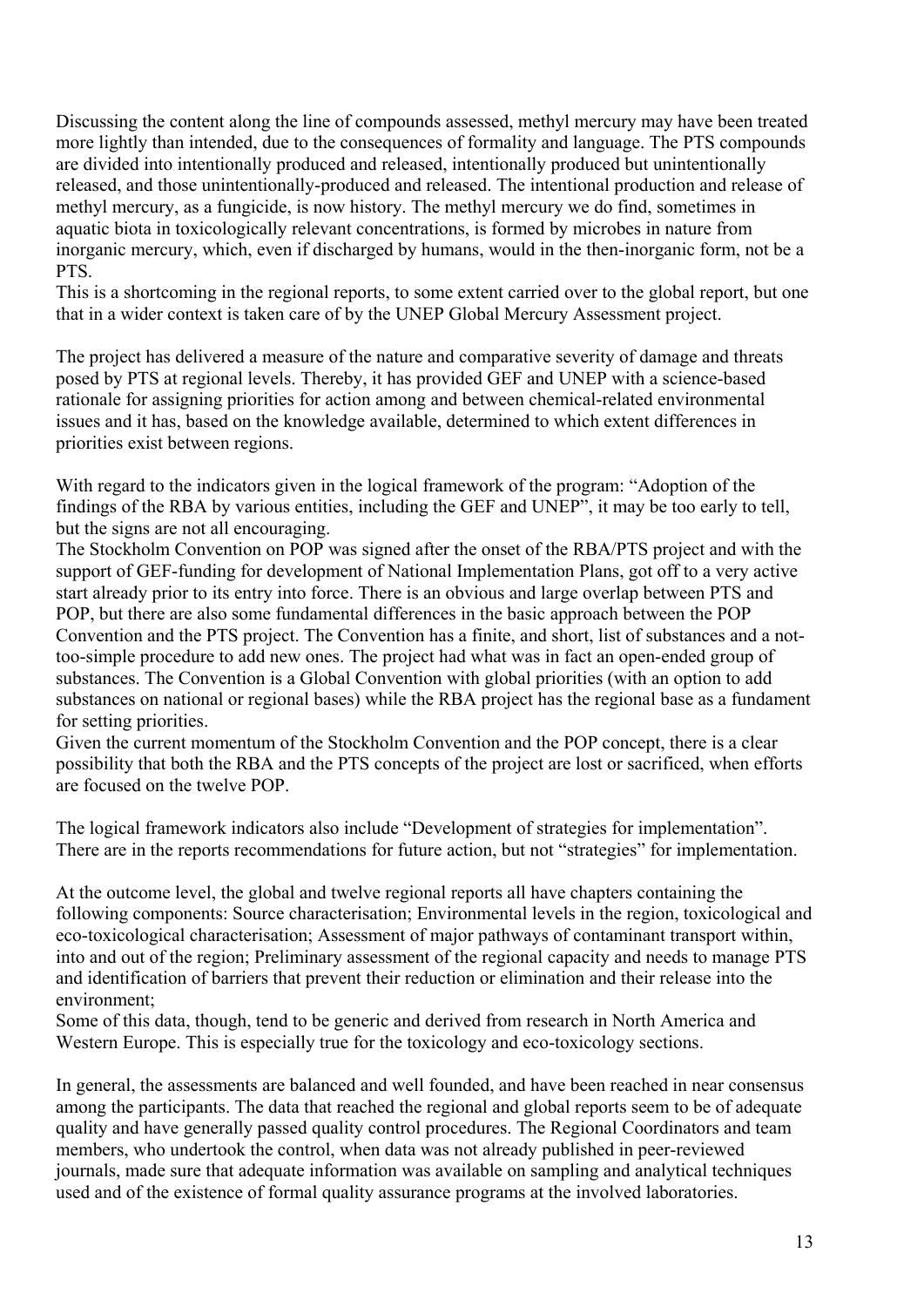Sometimes they also rejected data on the bases of "unrealistic levels". Although somewhat subjective, these control procedures are acceptable for the purpose of this assessment and the errors are most probably on the side of caution.

The PTS-related priorities from the regional and global perspectives have been identified, agreed upon and clearly stated. It is noteworthy that all the Regional Coordinators feel that the results from their regions are fairly represented and taken into account in the Global Report.

With regard to the assessments of major pathways for transport within, in and out of the region, this section is generally one where data are missing, and most of the conclusions and listing of major pathways are built on general conceptual models rather monitoring data. This is clearly recognized and the need for measurements in this area is highlighted in the reports, in which especially the regional report from Antarctica makes a strong argument for global and regional studies of atmospheric transport patterns of PTS.

The project has succeeded in establishing a broad and wide-ranging network of experts, in fact an impressive one, although it is clear that in groups built on expertise in the regions one can always wish for some better coverage and representation. The only overall weak point is with regard to Industry. When the question "why" was asked to industry representatives in interviews, two types of answers were given. One related to that after the signing of the Stockholm Convention on POP, Industry found the PTS concept was overtaken and somewhat outdated. The other type of answer was that there was a mismatch between the regions of the project and the global or national character of most industrial organisations, so no one saw it as their task to attend.

In some regions the human health aspects could have been better covered, and the depth and breadth of the North American scientific, technical and policy community is not that visible in the network.

Another indicator in the logical framework of the project is: "Adoption of the findings of the RBA at the national level; adoption, use and promulgation of the findings of the RBA by NGO's and the media." At the regional level, in Europe and Eastern Asia, the findings have been the starting point for regional monitoring and control initiatives. At the national level, as far as it has been possible to ascertain, the information gathered in the context of the RBA/PTS project has been utilized for the compounds covered by the Stockholm Convention on POP, primarily for the preparation of the National Implementation Plans, but to a very limited extent, if at all, beyond that. The representatives of environmental NGO's that were interviewed testify that they promulgate the findings of the RBA project, and in particular the identified gaps in knowledge, in relation to the Precautionary Principle. Representatives from Industry are clearly less enthusiastic. They appreciate the regional approach, they say, but are very suspicious of the open-ended nature of the PTS concept and generally much prefer for the time being to concentrate on POP and the Stockholm Convention. The media coverage of the outcomes of the project has been relatively small. A web search for the official UN languages yielded just over 100 hits. According to the Project Manager and the Regional Coordinators some of the regional activities received good coverage in national media. Thus, in conclusion: the project has contributed to improved knowledge and understanding of the threats posed by PTS to the environment among scientists and decision-makers. The effect on industrial managers and the public at large is small. The project has also given support to the POP **Convention** 

Among the stated outcomes in the logical framework of the project are also Contribution to the Global International Waters Assessment, and among indicators are mentioned: "The results of the RBA are generated in parallel to GIWA's analytical phase and can feed into its predictive phase." As worded, that has been the case and it can happen. Whether it will and thereby *de facto* contribute to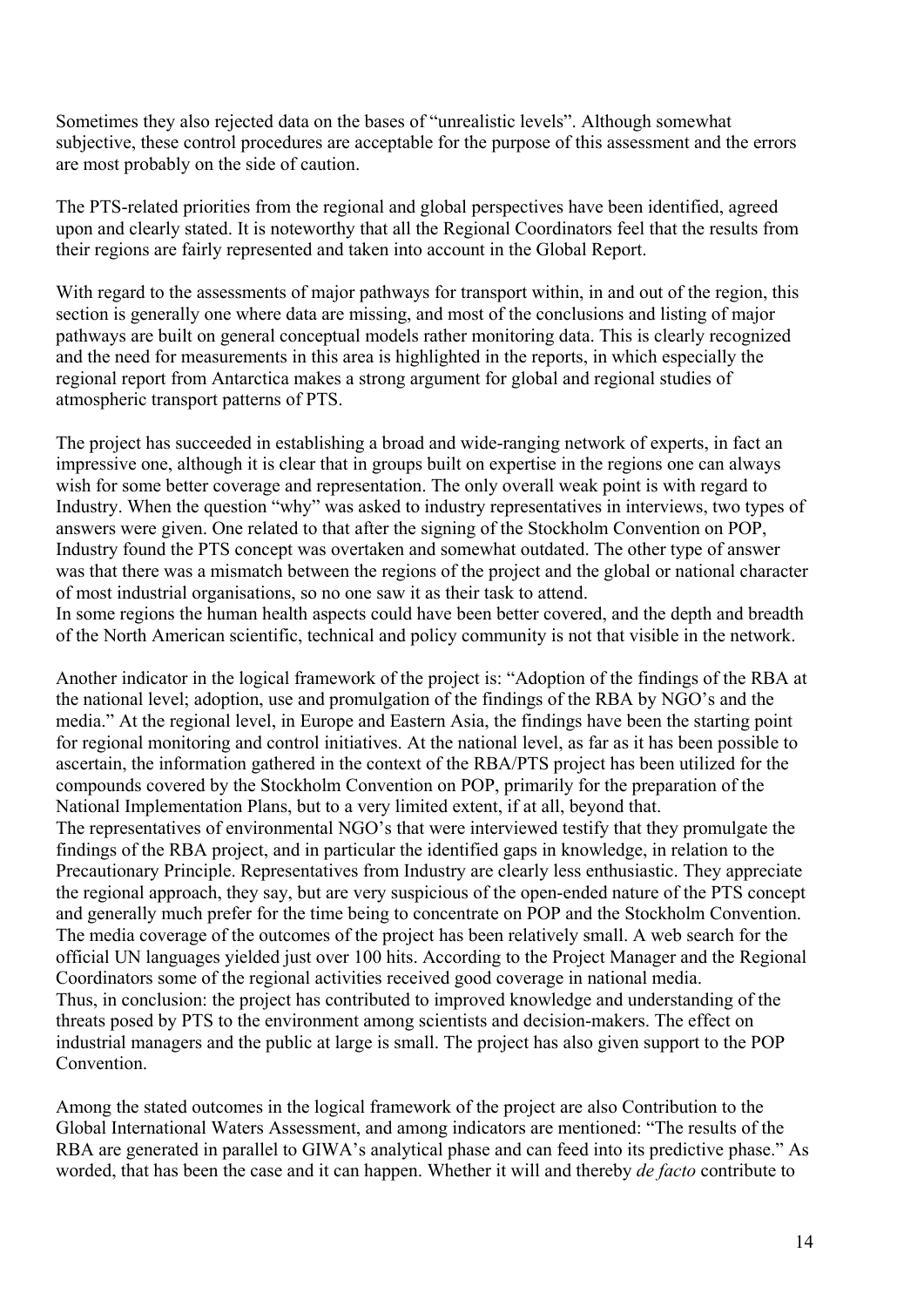the international waters assessment remains to be seen. To date, there has been little contact between the RBA/PTS project and GIWA.

At the activity level, an impressive global network of PTS experts totalling close to 800 persons has been established. In this network scientific institutions, governmental agencies and environmental NGO's are well represented and have been active. Industry and industrial organisations have been invited but have barely participated.

The global network consists of regional parts, which of course operated under very different conditions and limitations. In North America, where technical expertise abounds, economic limitations dwarfed the effort. In Africa, problems with money transfer and administration were severe obstacles until UNEP Nairobi, at the request of the Project Manager, took over meeting arrangements.

Given the realities in the world, the project succeeded very well in establishing workable and functional regional networks.

The number of participants in the technical workshops ranged from twenty to just over fifty, and represented well the competence available in the regions, with the exceptions already mentioned (North America, Industry).

The project was conducted in English, and no translations were formally required in the Project Document. However, guidance documents at the onset of the project were translated into all six UN languages, and regional reports were translated as follows: the Central America & the Caribbean and Eastern & Western South America reports were translated into Spanish; the Sub-Saharan Africa report was translated into French; the Indian Ocean report was translated into Arabic; the Central and North East Asia report was translated into Chinese, & the Russian and Europe report was translated into Russian. When there were Regional Reports in several languages, the distribution of both/all language versions occurred simultaneous and without undue delay.

The Regional Coordinators, in consultation with the Project Manager, scheduled the regional meetings. In some cases, notably in Sub-Saharan Africa, they had to be rescheduled for administrative reasons. In total, fifty-three regional meetings and nine global ones were arranged. The effectiveness naturally varied, and in some cases delay in payments to participants caused irritation. The conduct of the meetings ranged from acceptable to very good to excellent, with the regional and global priority setting meetings falling into the latter two categories.

The mode of dissemination of information by the project has largely been through the printed Regional and Global Reports and through a CD-ROM containing them. The web has been used to collect information for the project database via questionnaires and also for dissemination. The material available there is of good quality both with regard to content and organisation. The number of visitors is, however, not recorded and the extent of the use thus not well known.

No specific monitoring and evaluation plan was developed by the project beside the quarterly and half-year reports and the mid-term review. Of the nineteen recommendations in the mid-term review, eleven were acted upon and all were considered. The following ones resulted in no action, for the reasons below as stated by the Project Manager:

Recommendation 4. "When assessing data on PTS/POP in sediments, attention must be paid to whether the samples concerned were sieved and if so what size fraction was analysed; only by this means will comparisons area-to-area have any validity."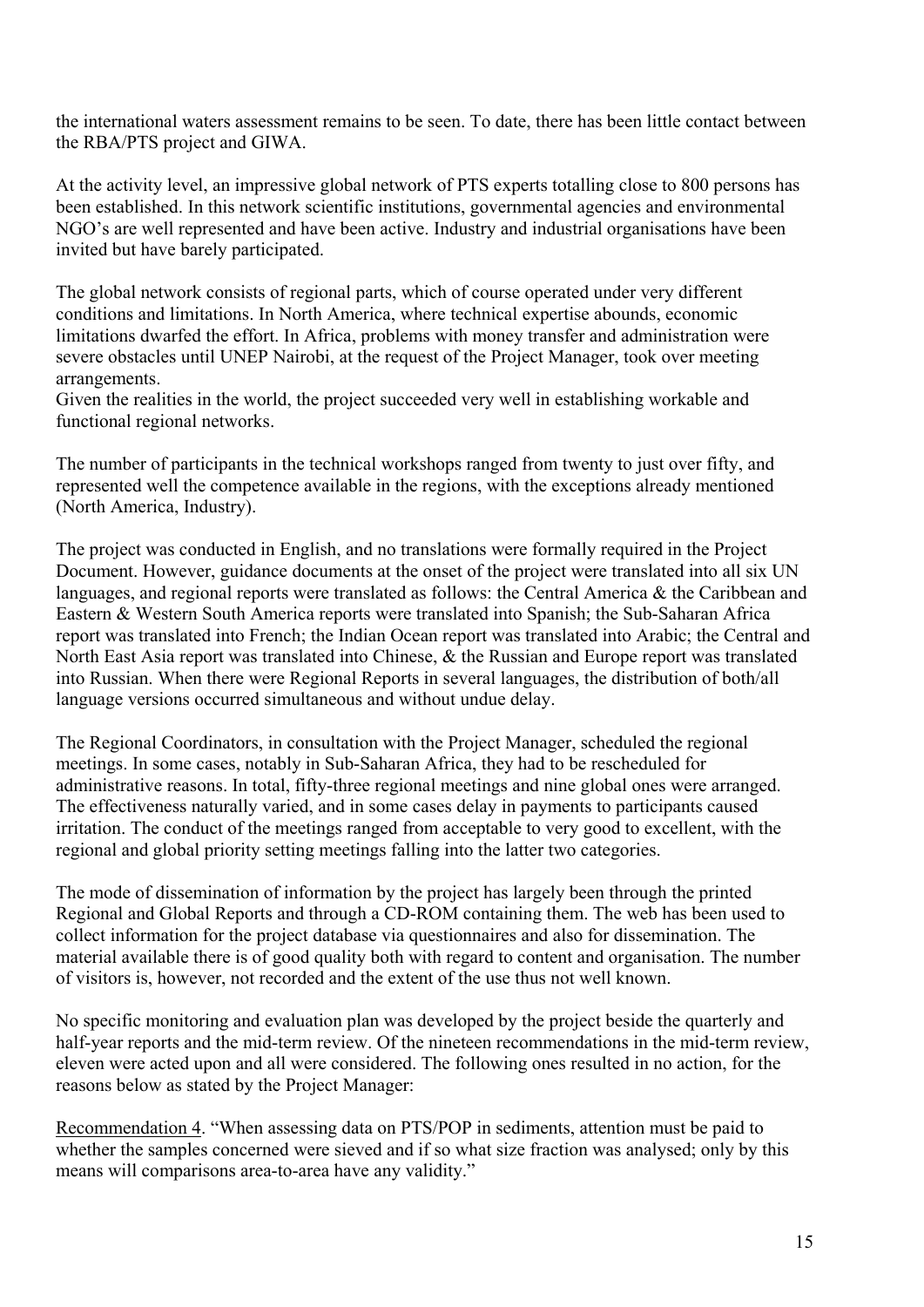P.M. answer: Sieving is only one of several equally valid parameters, and the questionnaire was a compromise between precision and user-friendliness. It was not changed.

Recommendation 6. "Steps should be taken to ensure that adequate backstop support is available at UNEP Chemicals to ensure that, whilst the PM is away on duty travel, matters that arise are dealt with promptly and effectively."

PM answer: There was a heavy turn-over of secretarial staff at that time and that got better during the last year, but otherwise nothing changed.

Recommendation 11: "The GEF Coordination unit in Nairobi should issue a similar reminder concerning expenditure reports and include in that reminder the fact that audits are likely if there is a suspicion of malpractice. The unit should be prepared to implement such threats as deemed necessary."

PM's answer: Not their policy. They remind the PM. I did mention the risk of "audit indictments" in my reminders.

Recommendation 12: "Consideration should be given to simplifying the way in which budgets are administered between the Nairobi and Geneva offices. Assuming it is not possible to have both administered from the PM's base in Geneva, the relative responsibilities should be clarified and if necessary, additional support should be provided to ensure the PM has regular and timely updates on funds still available."

PM's answer: It did not happen. In fact only a few months ago, when the project was virtually over, did I get my first report on available funds.

Recommendation 17: "Assuming Regional Reports are to be published and distributed outside the project system, a procedure for their approval and publication need to be established and administrated either by the PM or someone else within the UNEP Chemical Office or the GEF Coordination Unit."

PM's answer: Publications were done from *inside*.

Recommendation 18: "At some stage a decision will have to be taken on whether to maintain or even extend the database established via questionnaires. It could either serve as a useful start to a longerterm operation or indicate how difficult establishing and maintaining such a database might be." PM's answer: Still to be decided.

Indicators on the activity level in the logical framework of the project are, e.g., "UNEP Chemicals, with support from experts, drafts guidelines and protocols for the assessment, including country questionnaires."

These documents were produced. As was indicated above, the design of the questionnaires had to be a compromise between user-friendly and complete. Whether the products in the end were useful at all is a matter of dispute also among the Regional Coordinators. In a few regions they were used fairly extensively, in other regions they were tried out and found too cumbersome to use extensively, although in most regions they were rejected after initial scrutiny. Thus rejection was based both on the amount of work it would take to fill them in with the information required, *and* on the ground of containing too little information to be useful e.g. with respect to sieving of sediments.

Considering the substantial efforts, that went into preparing the questionnaires and the data handling system, and the limited use they found in the project, it seems at a first glance to have been a waste of time and money. However, there was some fundamental thinking done, that was just right. The questionnaires are web- and GIS-based and feed into a data-handling system with a number of procedures for automatic analysis. Based on the experience at IIASA (the International Institute for Applied Systems Analysis) this is the way to go. May be it should have been realized that the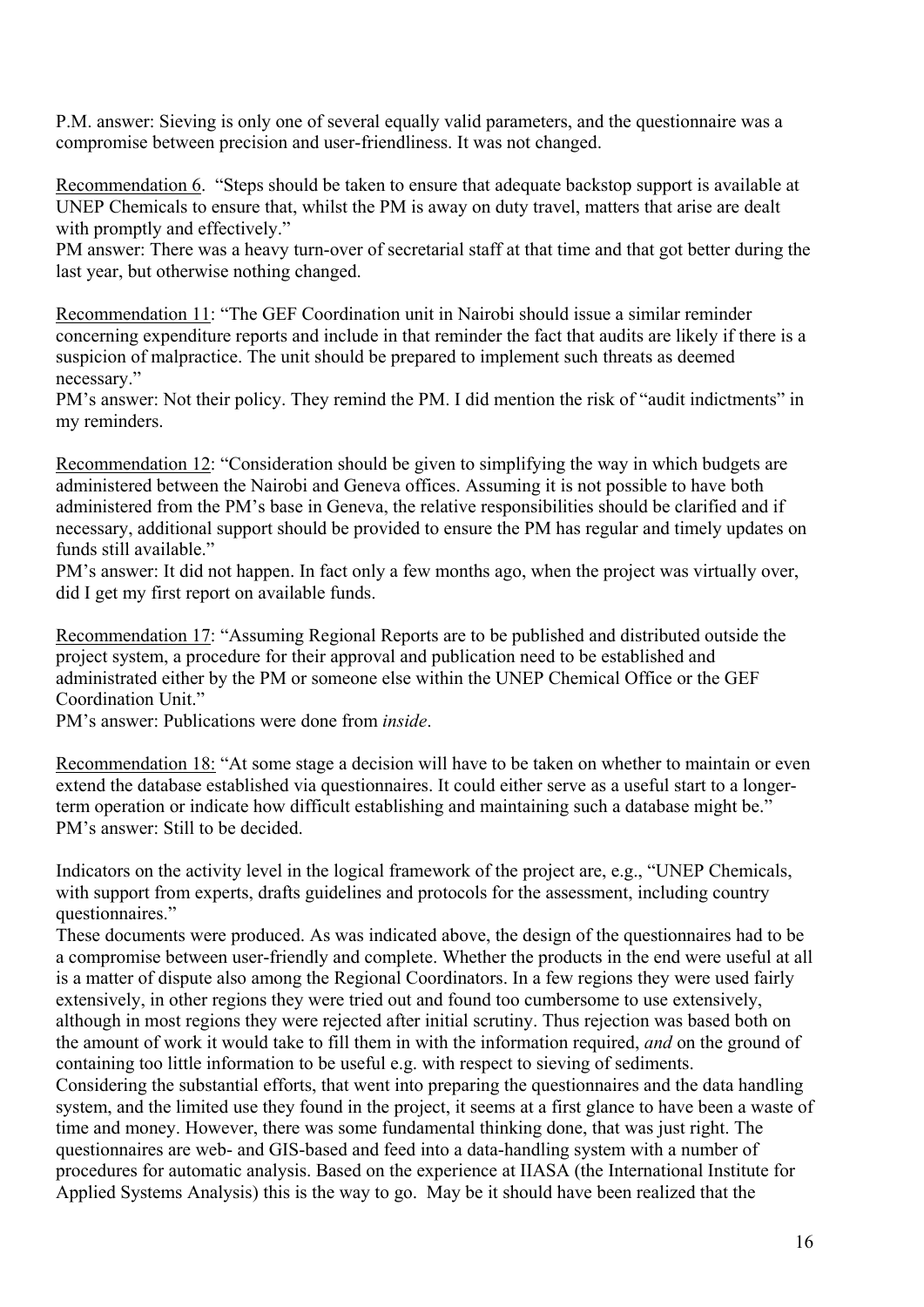duration of the project was too short and the organisation too lean to handle and see through such an advanced tool development. As things stand, the products are there, still unfinished and of little use unless more development work is undertaken. Such work would include procedures so that certain information does not have to be repeated when additional data are entered from same area, by the same investigator, or concerning the same chemical or species or environmental compartment. It would also have to include the type of debugging that is by far best done in connection with use of the system. (A small illustration of remaining bugs is that on the map of Europe in the system, Lithuania has gone into cyberspace and been replaced by Guatemala!)

Closely connected to the data-handling system is the database, with some 15,000 entries. A large part of these data are from governmental laboratories and universities, and have been dug out as part of the data-collecting exercise of the RBA project. They are also to a large extent from parts of the world were data are scarce. To some degree they have been used for some of the regional assessments.

When the project team for the Mediterranean Region decided not to use the questionnaires, they did so after assessing that filling one out took at least ten minutes. Accepting that estimate, just filling in the data in the current database represents an effort of in the range of a year's work. The question at hand is whether to save and possibly expand the database for future use or to abandon it. Naturally, questions regarding the continuation of the database can be coupled to the question of the fate of the questionnaires and the data-handling system.

Among the indicators in the logical framework of the project is also production of outputs according to the work plan. The project got off to a slow start, as was emphasized in the mid-term evaluation, and was subsequently extended in time and rescheduled. The outputs have been delivered in accordance with this revised work plan.

To the indicators also belong: "Results are disseminated widely, including to the public, decisionmakers, managers and NGO's."

Given the "first-of-its-kind" nature of the project a wider dissemination would have been warranted.

b) Cost-effectiveness of the project

There is a simple and fundamental way to answer the question of cost-effectiveness: The project has by and large undertaken the activities, produced the outcomes and reached its overall goal as stated in the project document, within the budget. Thus it has been cost-effective.

Without detracting from that overall conclusion there are, however, reasons to discuss elements of the project further and to look at cost-effectiveness in the light of sustainability.

Substantial efforts and resources within the project were devoted to the development of questionnaires and a data-handling system that is not yet bug-free and fully operational, and that has found only limited use within the project. At the same time it has interesting elements, such as being web- and GIS-based, that make it more modern and future-oriented than most systems for collection and handling of environmental data. If the system can be fruitfully utilized in the future it would be another valuable output of the project and further improve the cost-effectiveness. If not, it will have been a wasted allocation of resources of a project that despite this succeeded to stay within budget. The question of the database is related and similar. It was created within the project, but found limited use there. It is unique in that it contains data that are otherwise more or less inaccessible, and that to a large extent come from areas where data of that sort are scarce. If the database can be maintained and used, it is another valuable product of the project. If not, it represents a resource allocation with only limited return.

In fact, the whole project concept of a region-based assessment of an open-ended group of chemicals runs the risk of being overtaken by the concepts of the Stockholm Convention on POP, with its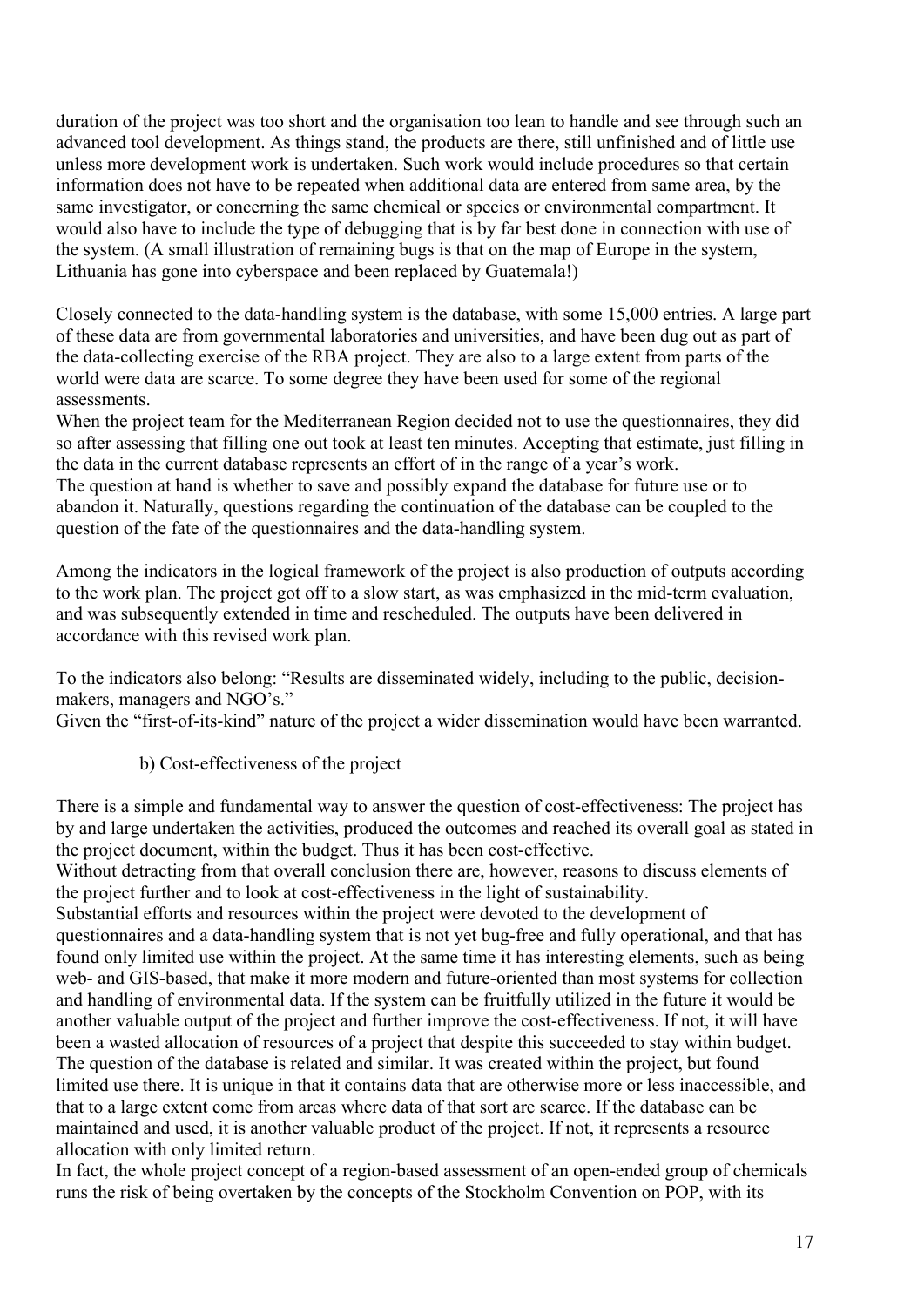basically global scope and restricted coverage. If this happens, it would not reduce the contribution that the RBA/PTS project has made to the POP Convention and especially to the establishment of NIP, but if that is the only lasting contribution to the overall international efforts to control persistent organic compounds, the project will with hindsight be less valuable than if further work is done to build on its concepts. Thus, this question also has a bearing on the cost-benefit ratio of the project. As these questions of sustainability of the outputs and concepts of the project depend on decisions yet to be made, it is still too early to evaluate them.

In general, the funding level for the project seems to have been adequate.

In interviews with the Regional Coordinators, there were relatively few complaints in this regard. One exception was North America, where the countries are not eligible for GEF funding. There, counterpart contributions were not sufficient to deal with the vast amount of information and expertise available. In the case of Antarctica, a mode of operation similar to that in most other regions, with national experts and a regional team to support the coordinator, could have been used had funding been available, and that might have generated more data and an even better report. In some cases the Regional Coordinators said that extraction of data from governmental laboratories and universities would probably have been easier if funds had been available for the members of the regional teams to travel around, rather than having to rely on country experts. These comments relevant, but they do not detract from the main evaluation above. Regional Coordinators and team members also expressed some frustration that money had not been

available to generate data. This, however, falls outside the scope of the project.

- c) Comments on various aspects of the project
- No direct synergies were created by UNEP between this project and other PTS-related GEF activities implemented by UNEP. The Project Manager was not aware of any such other activities.
- The network of regional experts is clearly one of the outputs of the project, but one where the future usefulness and survival is dependent on decisions still to be taken. The ones in the Europe and North East Asia regions have become engaged in regional initiatives and are likely to remain active and relevant. Many of the others would need both a specific task and funding not to wither. An attractive idea from within UNEP is to use, for example, the Sub-Saharan Africa network for a project aimed to fill the data gaps with regard to PTS that were identified in that region. In such a project, support may also be given to generation of data, which would take care of some of the concerns among participants in the RBA/PTS project. Similar arrangements could of course be conceived for other regions where data are scarce, important gaps have been identified and regional cooperation needs encouragement. The usefulness of the global and regional reports after the completion and termination of the program is highly dependent on the future of the RBA/PTS concepts as discussed under b) above. There seems to be a risk of a sort of cannibalism of them from the concepts of the Stockholm Convention on POP.
- A number of the interviewed persons stated that the project and the regional networks it created spurred the interest in PTS at the national level, but that since signing the Stockholm Convention, the focus was now exclusively on POP. This, they unanimously said, was further emphasized since the Convention carried a funding mechanism, which meant that work with the National Implementation Plan for POP got economic support and engaged the same persons. The POP part of PTS was thereby advanced, while the rest, for the time being, was all but left aside.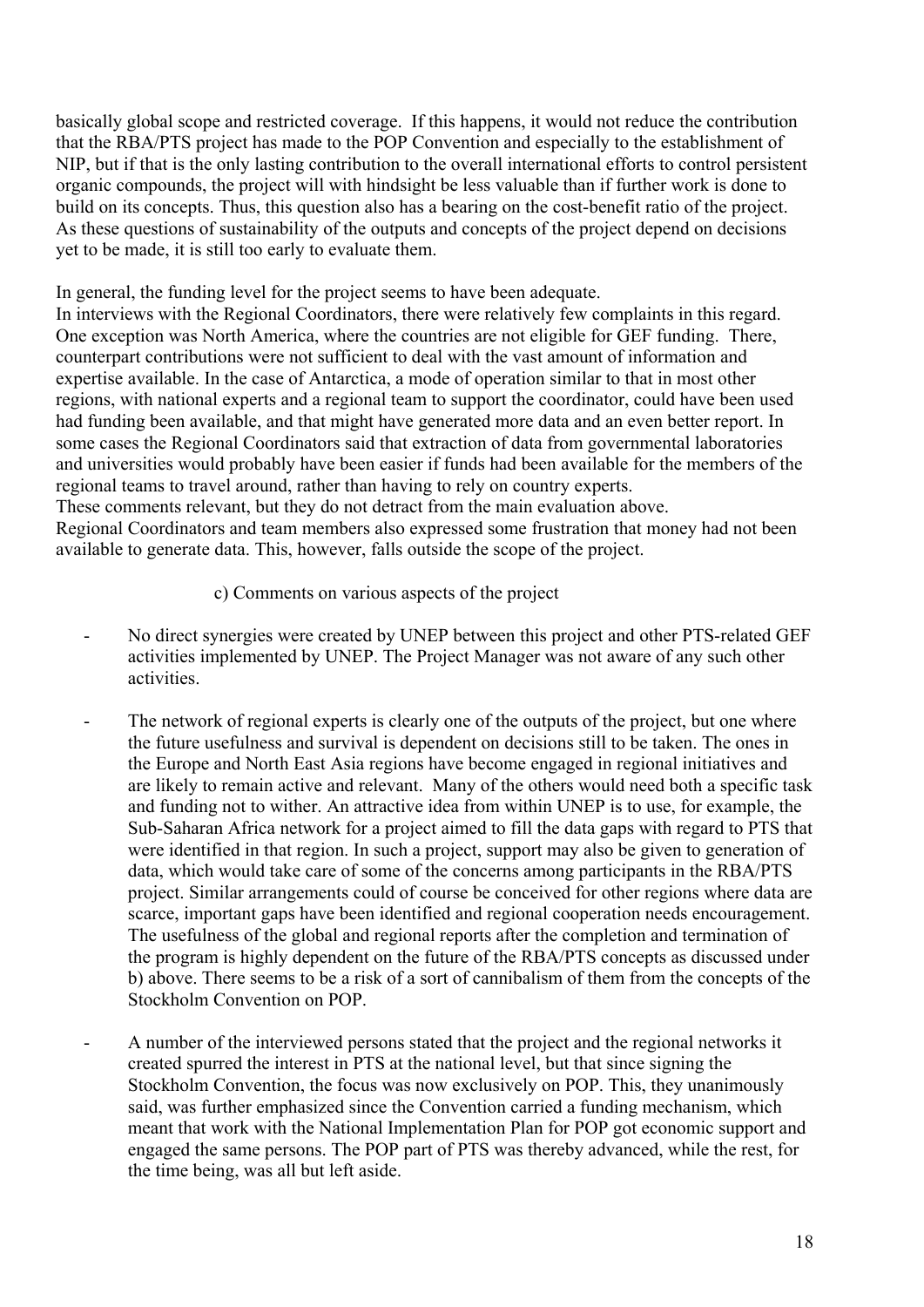- Among intergovernmental organizations some, such as UNECE, WHO and the World Bank actively participated in the project as members of the Steering Group. Others, such as FAO were invited but did not come. No contacts were established with IPCS or GESAMP.
- In the project, a total of 781 persons were engaged as Country Experts. Many of them were also participants in some of the 53 regional meetings or workshops or in the 9 overriding or global ones. In the group as a whole, civil servants from national governments and scientists from universities constitute the largest fractions. Environmental NGO's are also well represented. Among stakeholders with limited representation, Industry stands out as virtually absent in the regional activities, despite invitations, and with very limited participation also at the global level. With regard to countries, attempts were made by the regional teams to establish contacts and extract information from all UN member countries. Between one and twenty-five country experts were appointed in a total of 141 countries. Some thirty countries did not respond at all, some of them being engaged in civil wars and/or having limited functions of central government. In the technical workshops and regional priority setting meetings, the participants came from more than hundred countries. If participation is viewed in the light of existing national competence, the limited involvement of US policy-makers and scientists is obvious.
	- The project organisation was quite complex, with much of the practical work in the regions, e.g. arrangements of meetings and travel, subcontracted to the organizations of the Regional Coordinators. It is obvious that given the number of persons and organizations involved, some amount of problems would arise. Most of those that did appear to have been settled readily, but a few linger on to this date. By far the worst problems were encountered in the Sub-Saharan Africa Region, where money transfers were regularly delayed or did not reach the intended recipient through the intended route at all. On some occasions, entire meetings were at risk when the participants had arrived but funds for, e.g., meeting rooms and accommodation, had not. Things did not really improve until UNEP Nairobi on the initiative of the Project Manager took over the arrangements and held the remaining workshops and meetings there. In other cases, as pointed out in the mid-term review, there was some confusion and delay in action that seemed to stem from unclear distribution of responsibilities between the UNEP offices in Nairobi and Geneva. Some Regional Coordinators and participants in workshops also mentioned this as somewhat of a problem.

 The big picture, however, is that as the overall results are better than satisfactory, the organisational structure has functioned well. With regard to financial planning, including the level of co-financing in cash, as well as in kind, there have been few problems. The most significant one being with regard to the resources available for the North American regional assessment, where resources did not suffice to process available data and make use of the broad and deep expertise at hand. Smaller adjustments, such as movement between budget lines, seem to have worked with fair prudence and without undue delays. Staffing of the project seems adequate, even if with a tilt to the lean side, since the early difficulties as pointed out in the mid-term review could be ironed out, in part with technical means, e.g. through internet availability also when PM was travelling, but also thanks to less secretarial staff turn-over. For the Antarctica region a full Project Team would probably have been a good thing, but this is a minor point. With regard to the complexity of the project task and of the corresponding administrative arrangements, it's impressive that it all worked as well as it did, and the project can be used as a case study of a flexible implementation approach.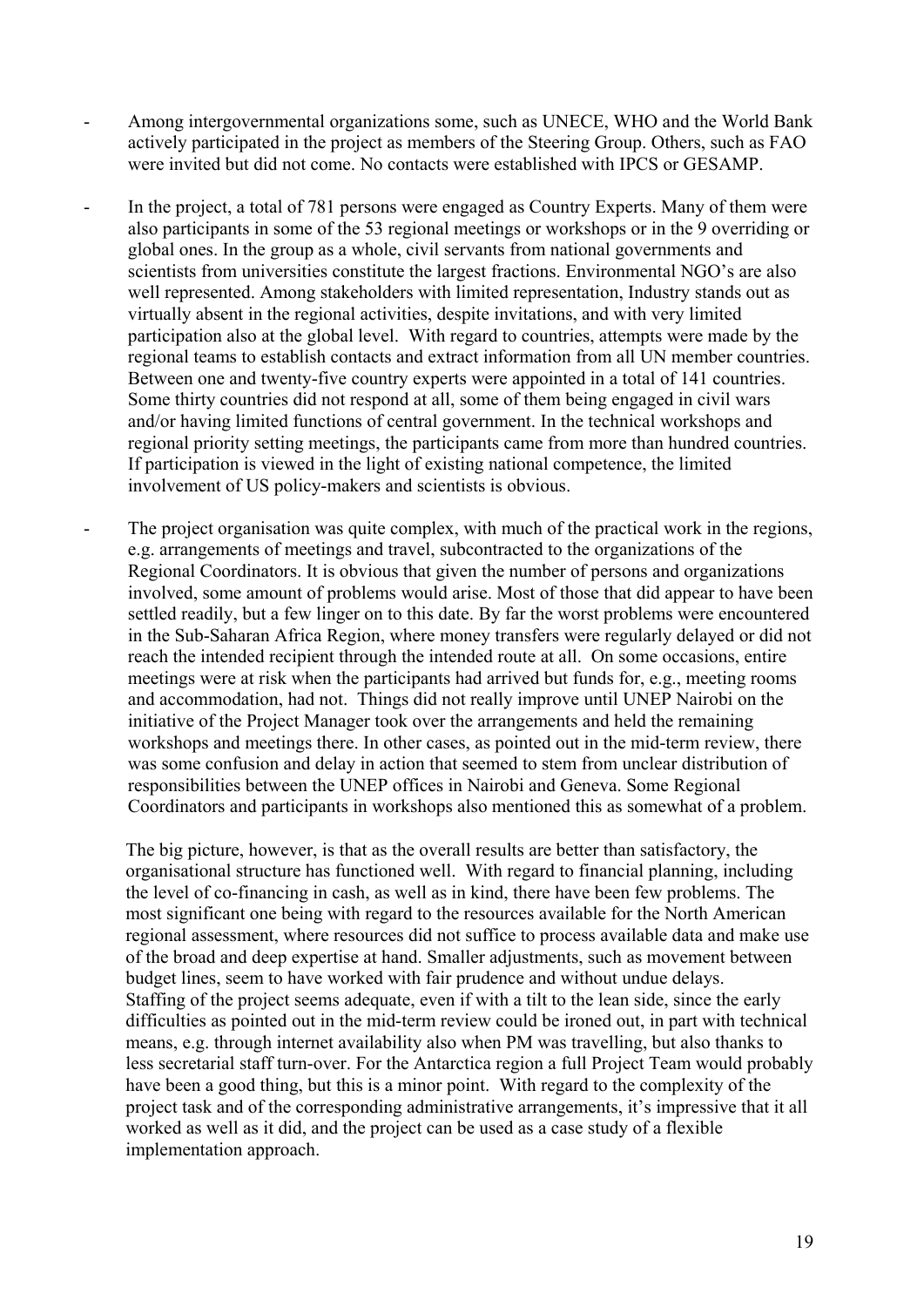- In the early stages of the project, an information-circular was printed and distributed globally in some 17,000 copies. The reach of the printed regional and global reports, that in addition to meeting participants were sent to UNEP and Stockholm Convention focal points, is limited, and even in this group PTS drowns under all the POP-related material and activities. Further, however, a CD-ROM with the reports was distributed in 1700 copies, which should improve the outreach. A few verbal presentations of the findings to international workshops on related tasks were also made, but to a limited audience. The web site (www.chem.unep.ch/pts), which is of good quality with regard to both structure and content, has an unknown outreach as the number and origin of visitors is not recorded. (An indication can, however, be obtained as search engines list hits in order of previous visits through that engine. Using such approaches the web site does not appear to be very well visited.) A brochure on the findings of the Global Report, with an easy-to-read summary of priorities and recommendations, was to be distributed at the time of the evaluation. Yet, given that the project constitutes a first regional based global assessment of POP, the results warrant a broader dissemination.
- The global and regional reports and the network of experts form a good basis for replication of the project. From a content point of view there is, however, little reason to do so within the next 3-5 years, and the network will wither away if unused for such a relatively long period. As discussed elsewhere, an attractive possibility should funding become available, would be to use the network for a sustained effort to fill identified gaps in knowledge and to generate new data in regions where scarce data is a problem. In that context, the possible future use of the database and data-handling system could also be looked into.
- No specific monitoring and evaluation plan was developed for the project besides the quarterly and half-year reports and the mid-term review. The Steering Group at its meetings discussed both policy and managerial aspects of the project, and the two Directors were available for discussions whenever the Project Manager felt a need. He in turn oversaw the developments in the regions and intervened on an *ad hoc* basis, when he identified a compelling need or, much more often, on request. The Regional Coordinators naturally kept track of the progress in their region. The monitoring and evaluation system, although largely an informal one, resulted in effective management of the project. No specific baselines were identified and the indicators at hand were those in the logical framework of the project, which means that the indicators were available from the onset and not developed as a specific management tool within the project. They have been used for the purpose of this evaluation although not all of them are precisely applicable. All the persons interviewed, including all the Regional Coordinators, have expressed satisfaction with the backstopping provided by the Project Manager. In the mid-term review it was indicated that there was a problem when he was away from the office, and a recommendation was made to provide additional support especially at those occasions. Without any resources being added, it appears that those difficulties were overcome. In connection with the collection of data through the questionnaires, a scheme for quality assurance based on the methodologies used for sampling and analysis was developed. The existence of formal quality assurance procedures in the laboratories that produced the results could be used to shortcut the assessment. The degree to which Regional Coordinators and Members of the Regional Teams, who were to carry out this quality assurance procedure for data from their region, did so, varied. Many found the whole procedure of digging out, registering and checking quality far to cumbersome to be useful. The control function for deliverables in the form of the regional and global reports largely rested with the Project Manager. The fact that the end products with few exceptions are good, in my judgement, and that on the insistence of the Project Manger several drafts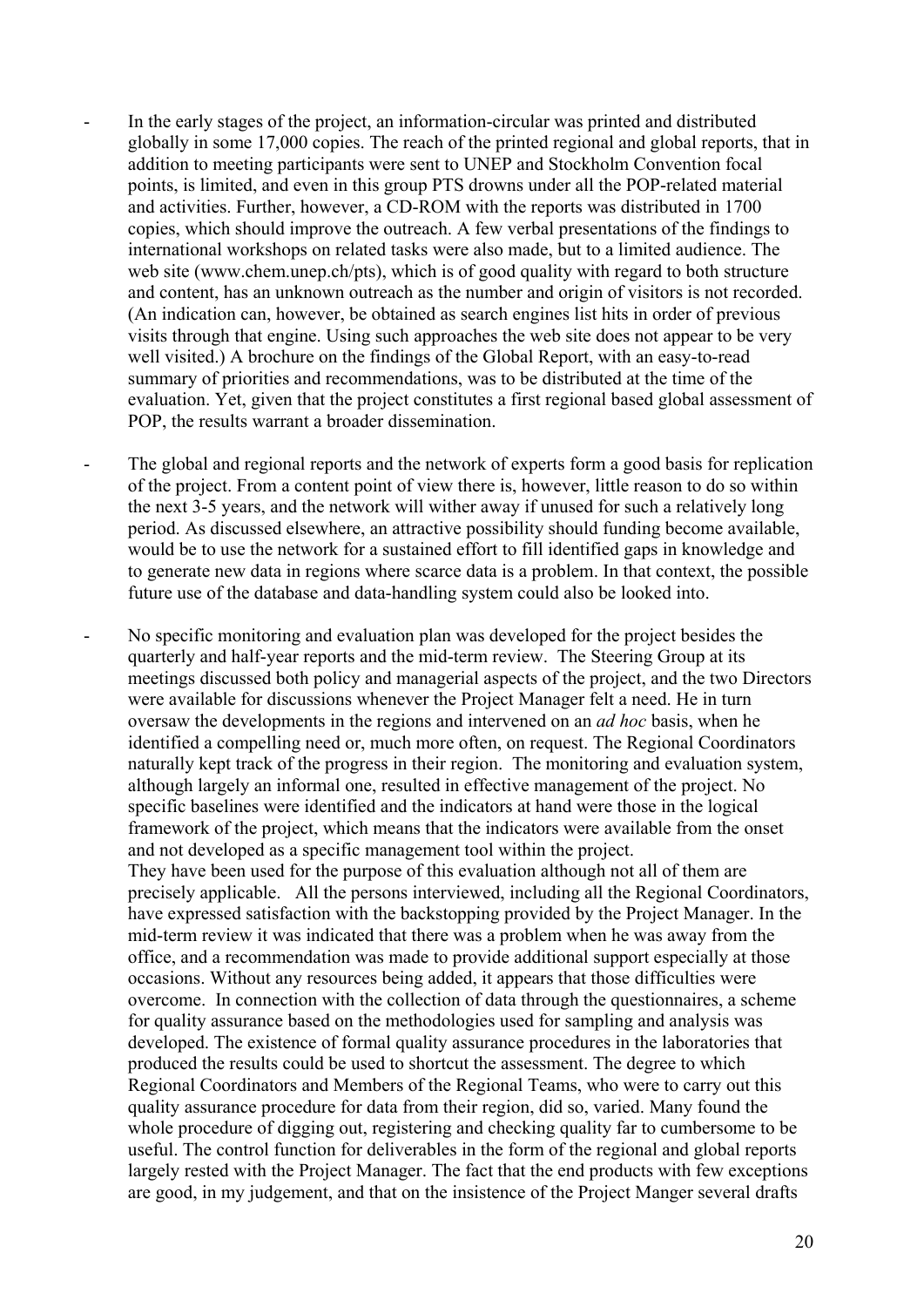were reworked, indicate that "the system" functioned. With regard to the data-handling system, which was never quite finished and put into use, it is questionable if the project had access to the expertise required to make a proper control of what the contractor delivered.

## Rated success of project implementation. UNEP rating system

| Achievement of objectives and planned results | $\overline{2}$ | Very good (Objectives<br>were met and planned<br>results obtained with some<br>weakness in a few of the<br>regional reports)                               |
|-----------------------------------------------|----------------|------------------------------------------------------------------------------------------------------------------------------------------------------------|
| Attainment of activities                      | 3              | Good (Most things went<br>smoothly but some regional<br>activities and some of the<br>development work had<br>hiccups and may have been<br>blind alleys)   |
| Cost-effectiveness                            | 2              | Very good (Results were<br>obtained within budget but<br>some resources may have<br>been wasted on<br>development of non- or<br>low-utilized tools)        |
| Impact                                        | 3              | Good (Could have been<br>better if other events and the<br>POP concept had not taken<br>over)                                                              |
| Sustainability                                | $\overline{4}$ | Satisfactory (The POP part<br>of PTS is promoted through<br>the mechanisms of the<br>Stockholm Convention. The<br>rest risks being forgotten.)             |
| Stakeholders participation                    | 3              | Good (Industry did not<br>participate much. Other<br>groups much more.)                                                                                    |
| Regional ownership                            | $\overline{2}$ | Very good (The extensive<br>network used for data<br>generation and assessment<br>in most regions guaranties<br>this. Industry a weak point<br>also here.) |
| Implementation approach                       | $\mathbf{1}$   | Excellent (The project<br>could be used as a case                                                                                                          |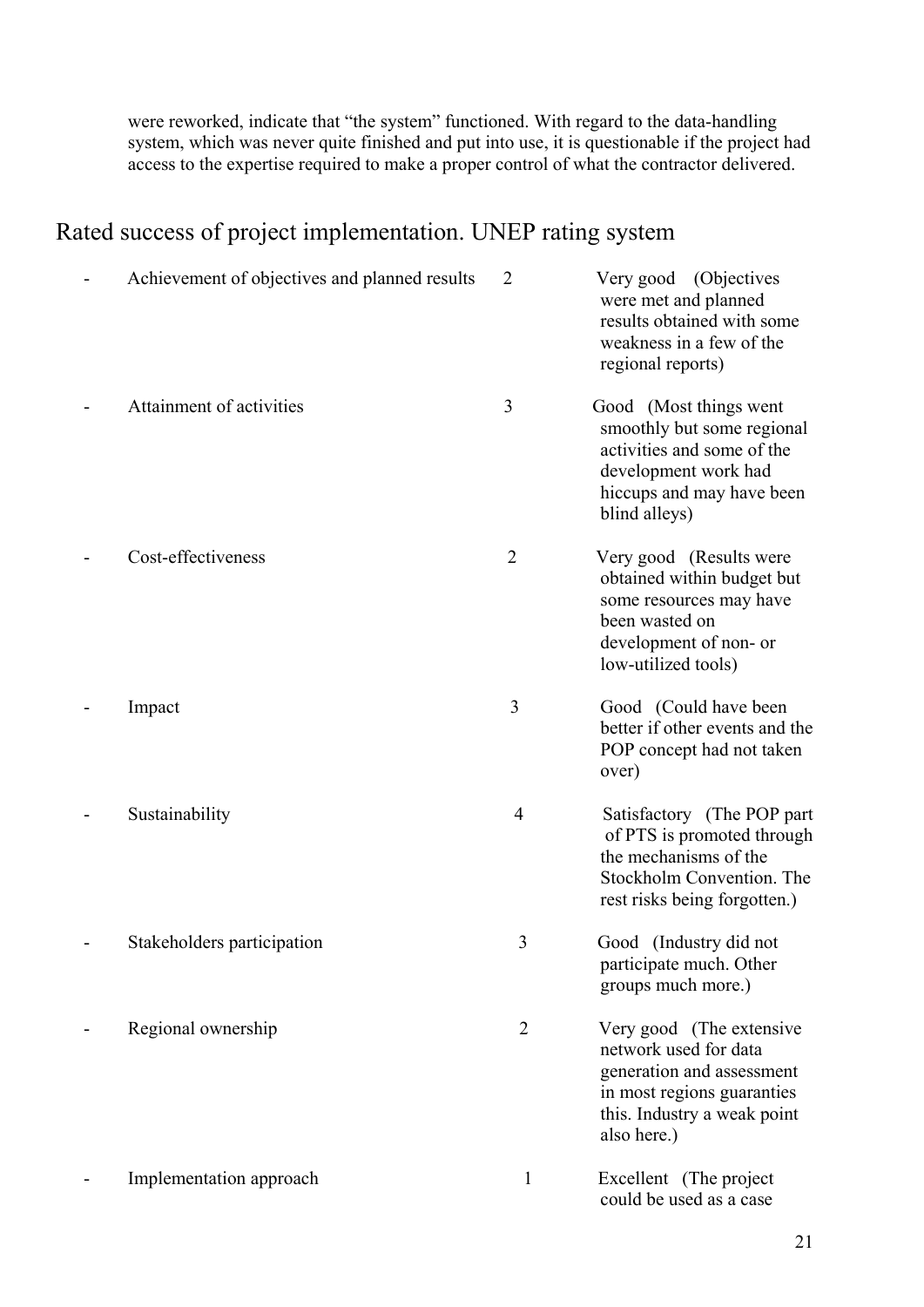|                           |                | study of flexible<br>implementation approach)                                                                                |
|---------------------------|----------------|------------------------------------------------------------------------------------------------------------------------------|
| Financial planning        | $\overline{2}$ | Very good (Resources<br>were generally adequate and<br>the relatively few<br>reallocations were done in a<br>timely manner.) |
| Replicability             | 3              | Good (The main obstacle)<br>to replication is that the<br>project concepts may be<br>overtaken by other events)              |
| Monitoring and evaluation | 3              | Good (Much happened<br>without a preset plan, but<br>results were acceptable)                                                |
| Overall rating            | 3              | Good                                                                                                                         |

(Complex projects that attempt to break new grounds and have to develop new tools tend to get low ratings in systems like this, where % achievements of the goals set form the base for the grading, and the overall rating is the sum of the components. The evaluator sees this as a problem and finds that a project of this nature with consideration given to the excellent rating for implementation approach and success of the flexible management approach could indeed qualify for the rating of 2, very good.)

Complex

projects that attempt to do new things tend to get low ratings in systems that measure % of expectations fulfilled. The evaluator finds this to be a problem and has chosen to grant an overall rating higher than the averages of the % based components)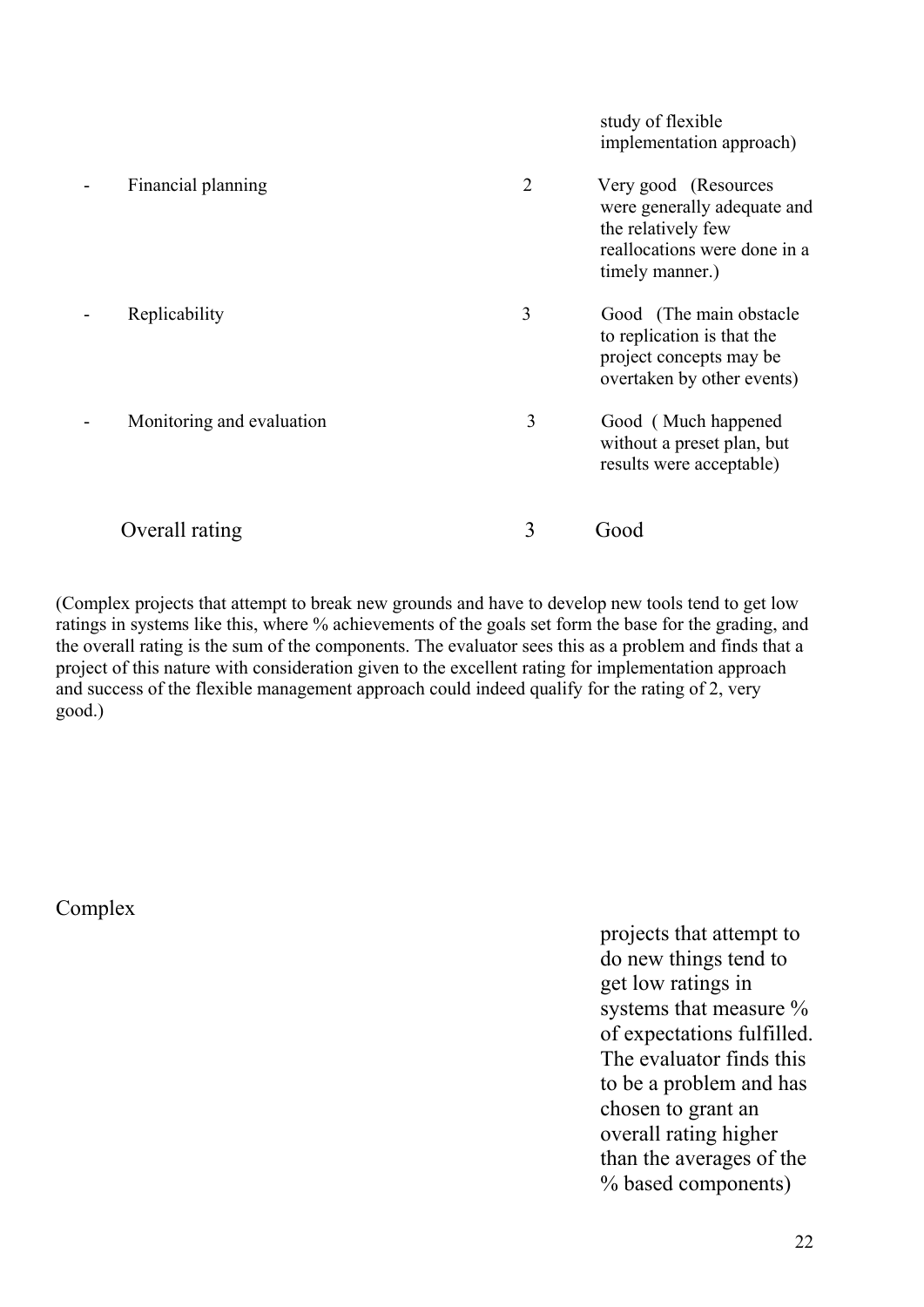### Rated success of project implementation. GEF rating system

| Achievement of objectives and planned results | <b>Highly Satisfactory</b> |
|-----------------------------------------------|----------------------------|
| Attainment of activities                      | Satisfactory               |
| Cost-effectiveness                            | Satisfactory               |
| Impact                                        | Satisfactory               |
| Sustainability                                | Marginally Satisfactory    |
| Stakeholders participation                    | Satisfactory               |
| Regional ownership                            | <b>Highly Satisfactory</b> |
| Implementation approach                       | Highly satisfactory        |
| Financial planning                            | Satisfactory               |
| Replicability                                 | Satisfactory               |
| Monitoring and evaluation                     | Satisfactory               |
|                                               |                            |
| Overall rating                                | Satisfactory               |

# Appendix 1

The following project-related documents were reviewed:

- Project Document GF/XG/4030-00-20
- Report on Mid-term Evaluation of the UNEP/DEF Project GF/XG/4030-00-20
- Quarterly report to UNEP/GEF 1September 2000 to 1 December 2000
- Quarterly report to UNEP/GEF 2 December 2000 to 31 March 2001
- Quarterly report to UNEP/GEF
- Quarterly report to UNEP/GEF 1July 2001 to 31 September 2001
- Quarterly report to UNEP/GEF
- Quarterly report to UNEP/GEF 1 January 2002 to 31 March 2002
- Quarterly report to UNEP/GEF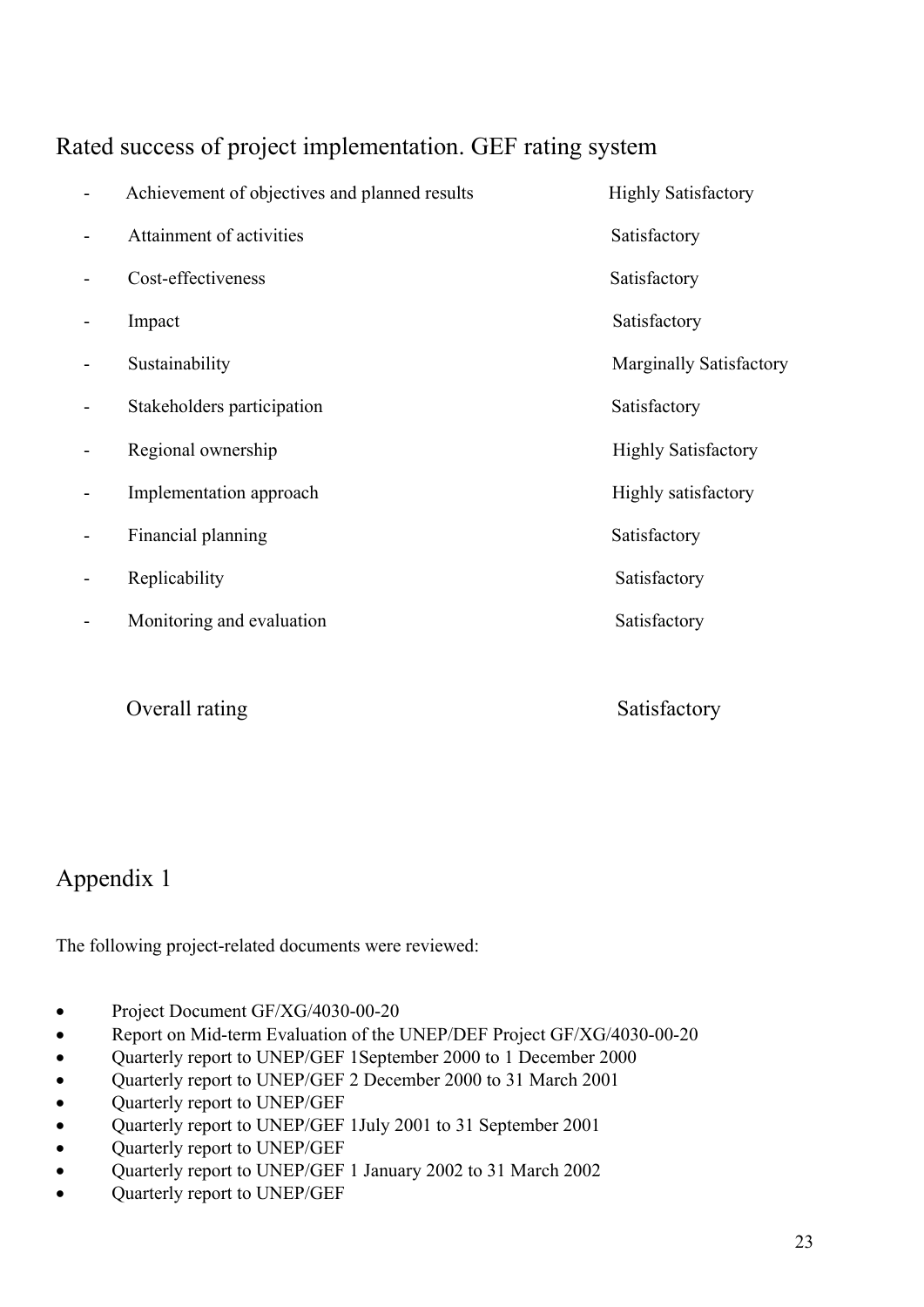- Quarterly report to UNEP/GEF 1 July 2002 to 30 September 2002
- Quarterly report to UNEP/GEF
- Quarterly report to UNEP/GEF 1 January 2003 to 31 March 2003
- Six Monthly Progress Report September 2000 June 2001
- Six Monthly Progress Report July 2001 December 2001
- Six Monthly Progress Report July 2002 December 2002
- Six Monthly Progress Report January 2003 June 2003
- 1<sup>st</sup> Steering Group Meeting. Minutes (Geneva, Switzerland, 3-4 October 2001)
- 2<sup>nd</sup> Steering Group Meeting. Minutes (Geneva, Switzerland, 3-4 October 2001)
- Regional Coordinators Meeting/Steering Group Meeting. Report (Montreal, Canada, 22-24 May, 2002)
- 4th Steering Group Meeting. Minutes-Revised (Geneva, Switzerland, 13-14 February 2003)
- Draft. Table 1. Scoring for Prioritising PTS for Sources, Environmental Levels, Effects and Data gaps.
- First Regional Workshop on Sources of Environmental Levels of PTS Substances. Minutes (Campinas, Brazil, 4-6 March 2002)
- 1st Meeting of the Regional Team. Region X: Central America and the Caribbean. Minutes (Heredia, Costa Rica, 13-15 June 2001)
- Priority Setting Workshop. Region IX: Pacific Islands. Report of the Meeting (Nadi, Fiji, 27-30 August 2002)
- First Regional Team Meeting. Region VII: Central and North East Asia. Notes of Meeting (Shenzhen, PR China, 29-31 May 2001)
- Technical Workshop. Region IX: Pacific Islands. Report of the Meeting (Apia, Samoa, 14-17 May 2002)
- First Regional Team Meeting. Region IX: Pacific Islands. Meeting Report (Apia, Samoa, 23-24 July 2001)
- First Technical Working Group Meeting: Sources and Concentration of Persistent Toxic Substances. Region VIII: South East Asia and South Pacific. (Singapore, 6-9 February 2002)
- 1<sup>st</sup> Regional Team Meeting. Region VIII: South East Asia and South Pacific. Minutes (Philippines, 5-7 June 2001)
- 2<sup>nd</sup> Technical Workshop. Region VII: Central and North East Asia. Post-Workshop Notes of Meeting (Hong Kong, 16 May 2002)
- First Technical Workshop: Sources and Environmental Levels of PTS. Proceedings. Region VI: Indian Ocean (Kuwait, 10-13 March 2002)
- First Regional Team Meeting. Region VI: Indian Ocean. Meeting Report (Lucknow, India, 31 July-02 August 2001)
- First Regional Team Meeting. Region V: Sub-Sahara Africa. Report of Meeting (Ibadan, Nigeria, 24-26 July 2001)
- 1<sup>st</sup> Meeting of the Regional Team. Region IV: Mediterranean. Minutes (Barcelona, Spain, 17-18 May 2001)
- First Regional Workshop on Assessment of PTS sources and concentrations in the environment. Region IV: Mediterranean. Minutes (Athens, Greece, 4-6 February 2002)
- Priority Setting Meeting. Region IV: Mediterranean. Minutes (Barcelona, Spain, 26-28 June 2002)
- Second Regional Workshop on Assessment of (eco)-toxicological impact of PTS and transboundary transport. Region IV: Mediterranean. Minutes (Roma, Italy, 3-5 April 2002)
- 1st Technical Workshop on Sources and Environmental Levels of PTS. Region III: Europe. Progress of the Meeting (Brussels, Belgium, 4-8 December 2001)
- Regional Priority Setting Meeting. Region III: Europe. Final Report (Pruthonice, Czech Republic, 28-31 May 2002)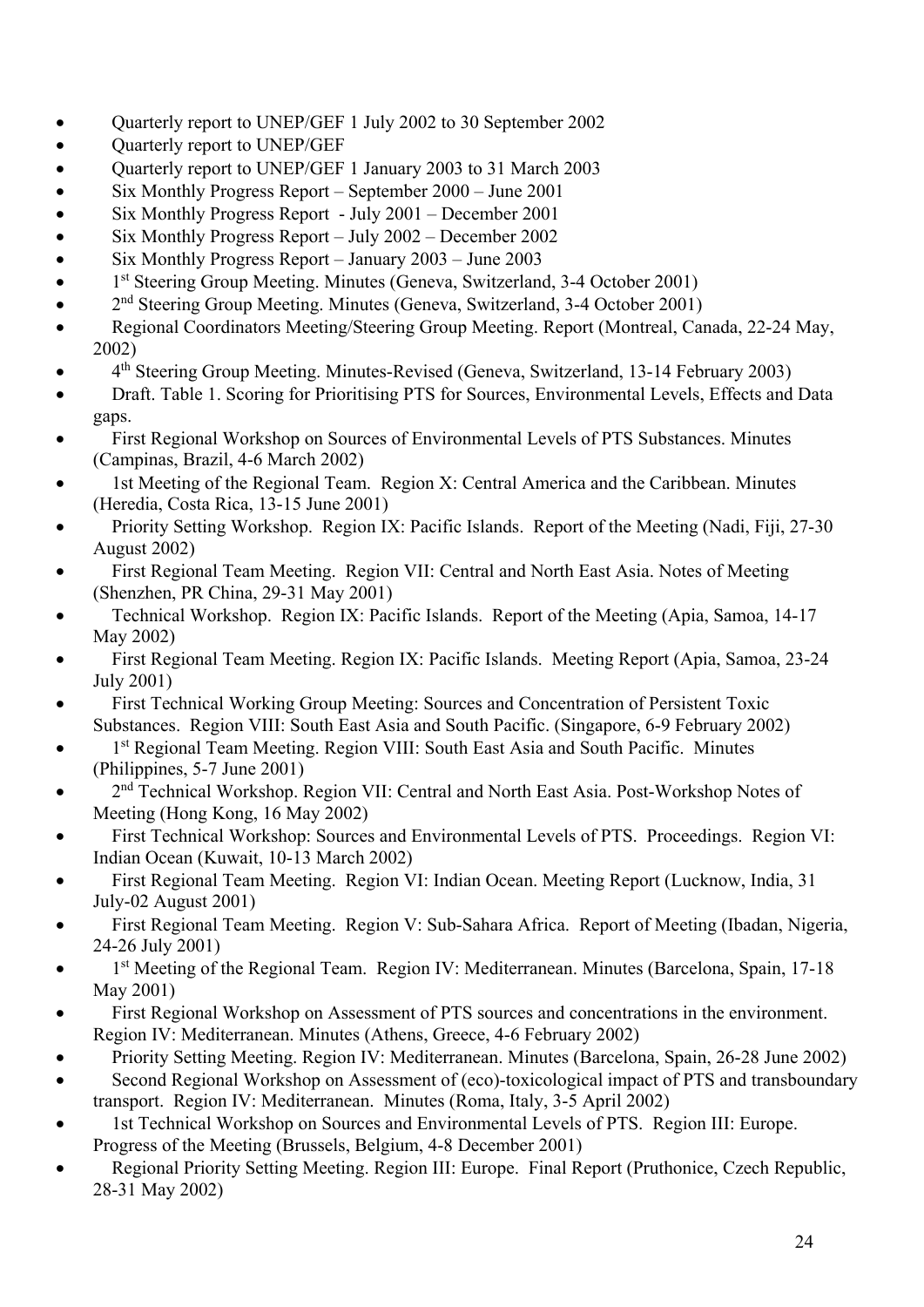# Appendix 2

The specific products from the project that were reviewed were:

- Global Report 2003
- Antarctica, Regional Report December 2002
- Arctic, Regional Report December 2002
- Central America and the Caribbean, Regional Report December 2002
- Central and North East Asia, Regional Report December 2002
- Eastern and Western South America, Regional Report December 2002
- Europe, Regional Report December 2002
- Indian Ocean, Regional Report December 2002
- Mediterranean, Regional Report December 2002
- North America, Regional Report December 2002
- Pacific Islands, Regional Report December 2002
- South East Asia and South Pacific, Regional Report December 2002
- Sub-Saharan Africa, Regional Report December 2002
- Questionnaires on sources of PTS; Source category: Air releases
- Questionnaires on sources of PTS; Source category: Water releases
- Questionnaires on sources of PTS; Source category: Solid residue releases
- Questionnaires on sources of PTS; Source category: Product or contaminant in product
- Questionnaires on sources of PTS; Source category: Air releases open burning
- Questionnaires on environmental concentrations of PTS; Environmental media: Air
- Questionnaires on environmental concentrations of PTS; Environmental media: Water
- Questionnaires on environmental concentrations of PTS; Environmental media: Sediment
- Questionnaires on environmental concentrations of PTS; Environmental media: Soil
- Questionnaires on environmental concentrations of PTS; Environmental media: Vegetation
- Questionnaires on environmental concentrations of PTS; Environmental media: Animals
- Questionnaires on environmental concentrations of PTS; Environmental media: Human
- Questionnaire on effects and impacts of PTS
- Guidance document to the questionnaires
- Bibliography for a selected number of Persistent Toxic Substances
- Brochure about the threats of PTS and the project
- The web-site of the project:<http://www.chem.unep.ch/pts/>

## Appendix 3

The persons that were interviewed were:

- Paul Whylie, Project Manager, UNEP Chemicals, Geneva
- Osmany Pereira, Network/Database Administrator, UNEP Chemicals, Geneva
- John Whitelaw, Officer in charge, UNEP Chemicals, Geneva
- Cairine Cameron, Financial & Administrative officer, UNEP Geneva
- Ahmed Djoghlaf, Director UNEP/GEF Coordination Unit, Nairobi
- Walter Jarman, Program Coordinator, UNEP/GEF Coordination Unit, Nairobi
- Bruce Graham, RC Pacific Islands
- Oladele Osibanjo, RC Sub-Saharan Africa